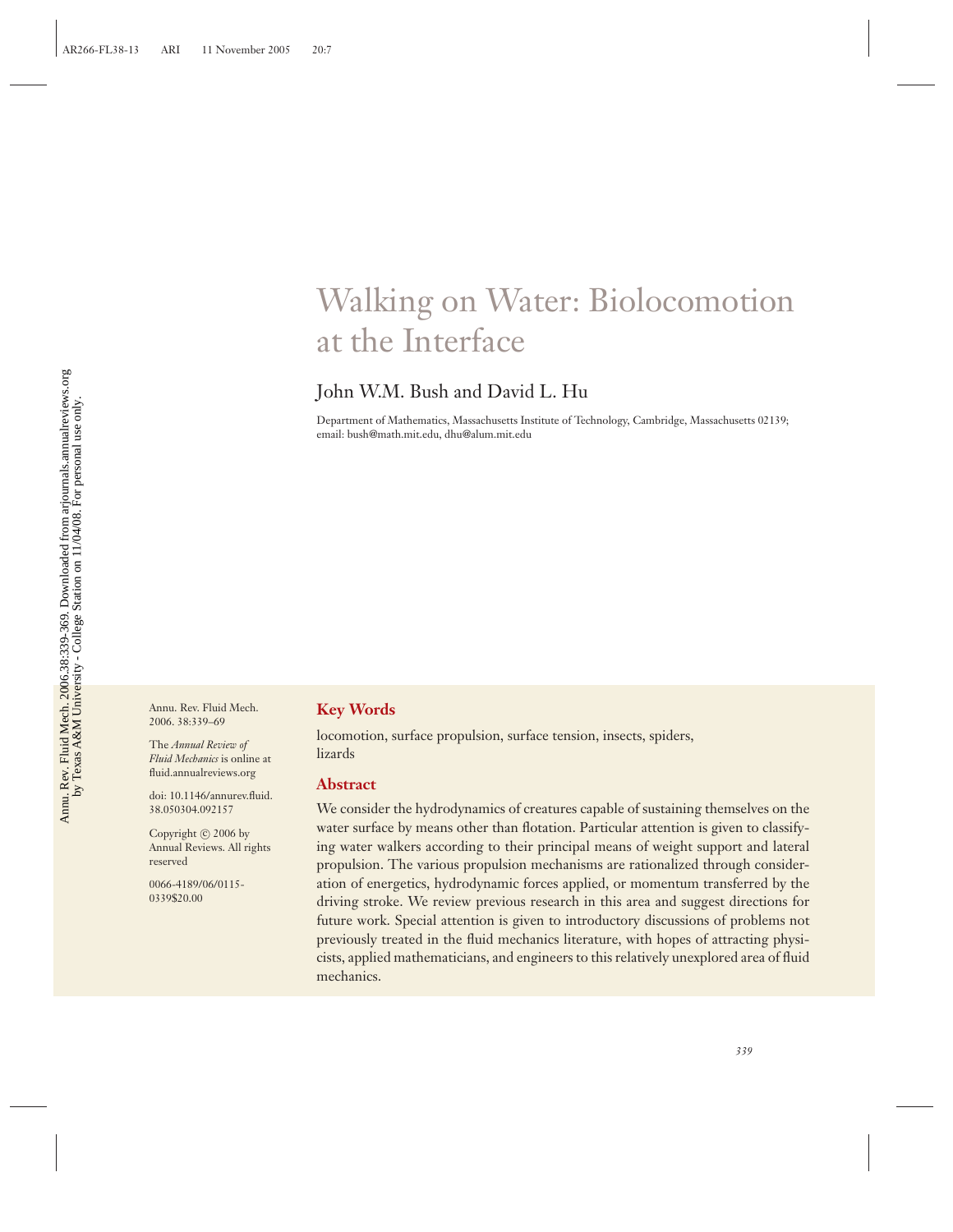## **1. INTRODUCTION**

Walking on water is one of the most striking feats in the natural world. The ability to do so has evolved independently throughout the animal kingdom, among over 1200 species of insects, spiders, birds, fish, reptiles, and mammals (**Figure 1**). Some insects spend their entire lives on the water surface; for other creatures, walking on water is a skill employed sparingly, often to avoid predators. Although various motives for walking on water are mentioned, we focus here on how rather than why creatures do so.

This review is written from the perspective of a fluid mechanician; nevertheless, we hope that it will also be of interest to biologists, particularly to workers in biolocomotion. A thorough discussion of the anatomy, ecology, and evolutionary history of water-walking creatures is beyond the scope and goals of this review. We focus on studies directed toward elucidating the myriad hydrodynamic propulsion mechanisms employed by these creatures. Particular attention is given to rationalizing the ability of creatures to walk on water by identifying the dominant forces employed in weight support and in propelling themselves across the surface. While we do discuss the critical wetting properties of the exterior of some water walkers, we do not consider their internal mechanics; neither do we consider the means of stimulation or control of their movements.

A great deal of work has been directed toward elucidating the propulsion mechanisms of terrestrial creatures, flying birds, and swimming fish, and there have been a number of excellent recent texts devoted to the subject of biolocomotion (Alexander 2002, 2003; Biewener 2003; Denny 1993; Vogel 1994, 2003). Aspects of this literature provide important context for this review, and so are briefly summarized here. Propulsion may be rationalized in terms of force, energy, or momentum transfer between the creature and its surroundings. In order for any creature to move, it must apply a force to its environment; the reaction force then serves to propel it forward. Terrestrial creatures rely on frictional forces between their bodies and land (Dickinson et al. 2000, Radhakrishnan 1998). In the absence of aerodynamic resistance on the walker, one may consider the energy as being transformed between the muscular strain, gravitational potential, and kinetic energies of the creature. When a creature moves through a fluid medium, the kinetic energy of the fluid must also be considered in the energy balance. For some hovering insects, previously shed vortices may be used to generate lift, and so may be considered as an additional energy storage device external to the insect (Dickinson et al. 1999).

#### **Figure 1**

Like the ability to fly and swim, walking on water is a skill that has evolved numerous times during the course of evolutionary history. It is used by modern insects, spiders, birds, lizards, and mammals. Water walkers range in size from less than a 1 mm to 3 m, and include (*a*) *Microvelia*, (*b*) *Mesovelia*, (*c*) *Anurida*, (*d* ) the fisher spider, (*e*) the basilisk lizard (photo courtesy of Joe McDonald), ( *f* ) the Western Grebe (photo from the feature film *Winged Migration*), (*g*) man with flotation devices (sketch by Leonardo da Vinci), and (*h*) the tail-walking dolpin (photo courtesy of Fran Hackett, New York Aquarium).

−−−−−−−−−−−−−−−−−−−−−−−−−−−−−−−−−−−−−−−−−−−−−−−−−−−−−−−−−−−−−−→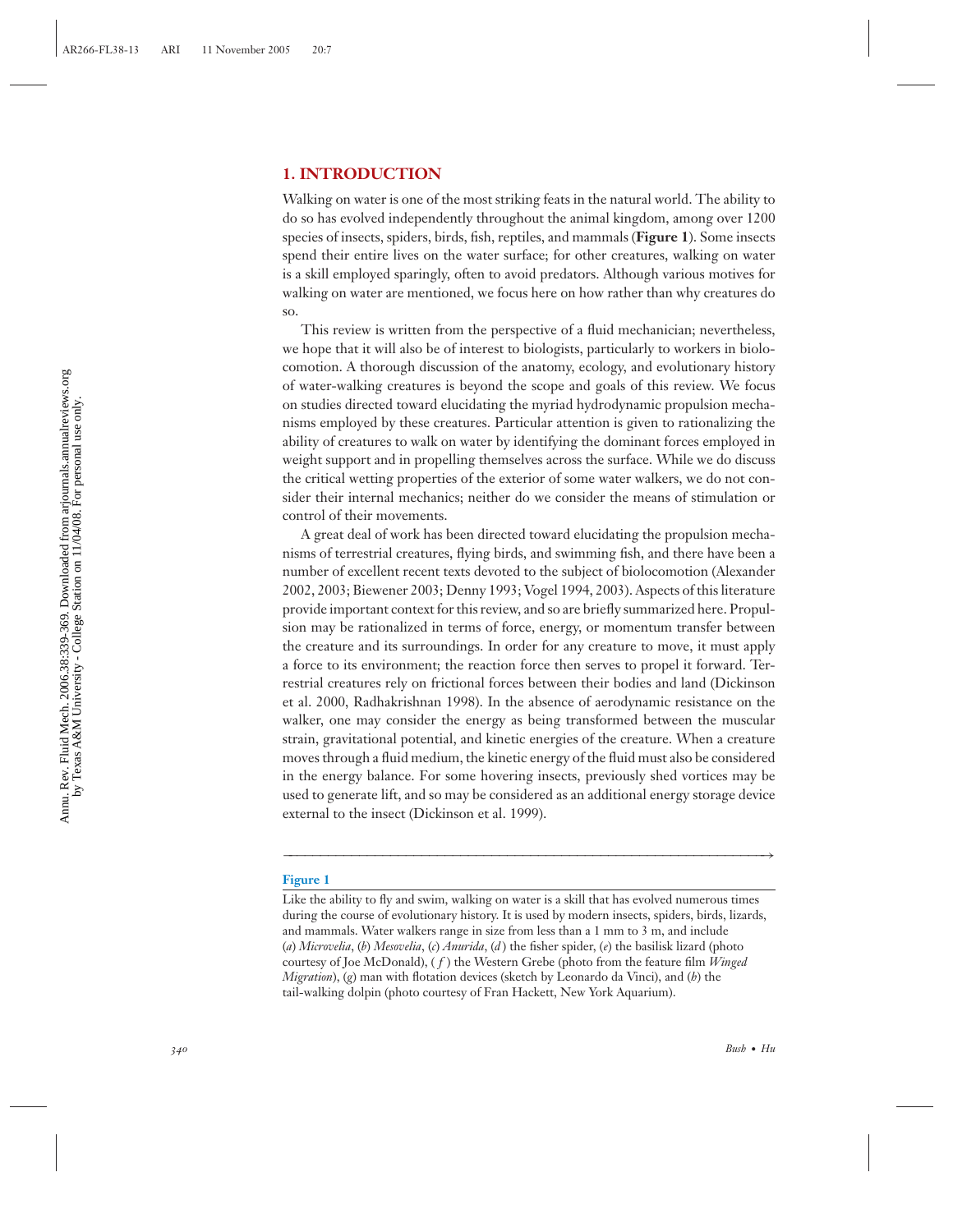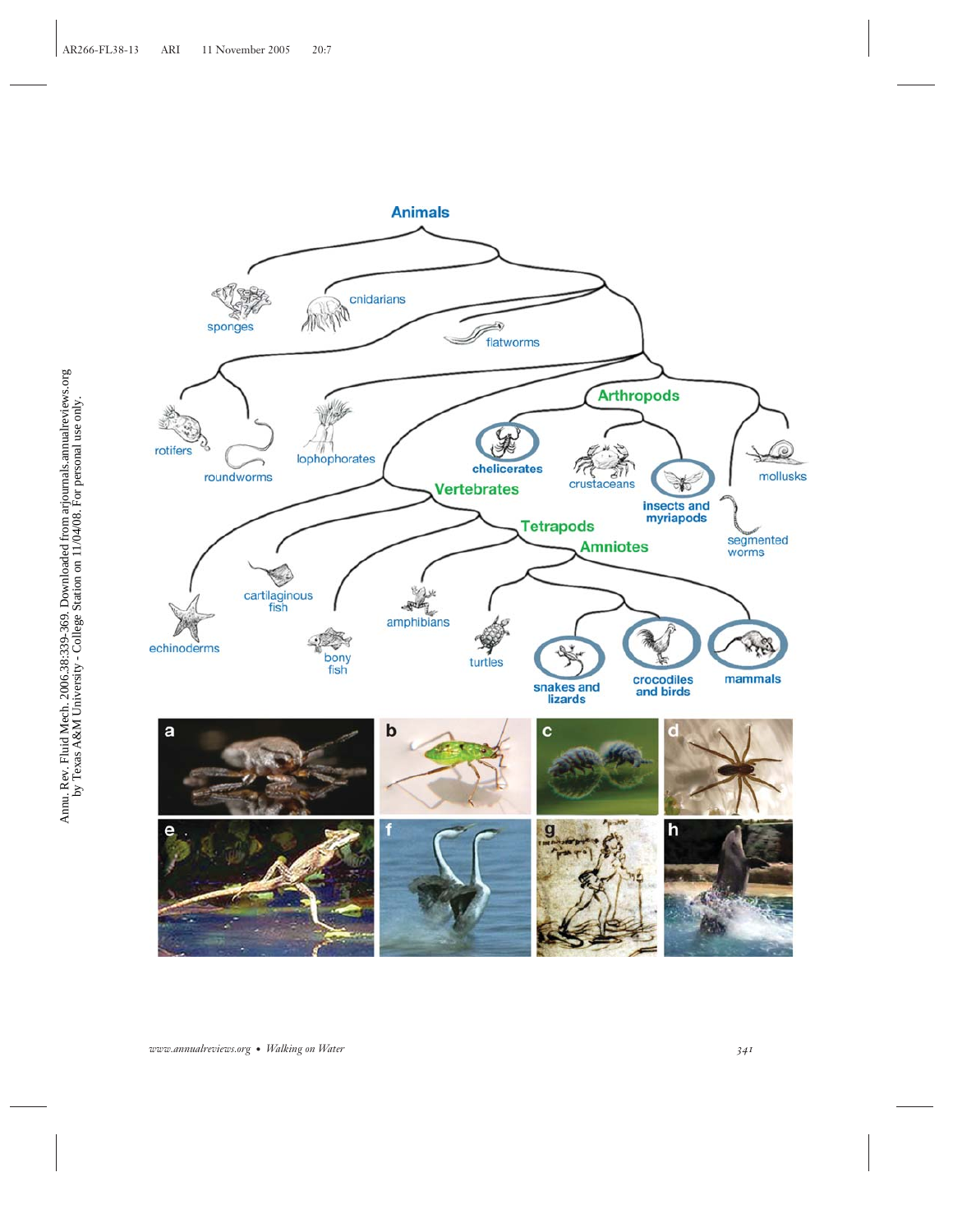In order to move, swimmers and fliers rely on the hydrodynamic force generated by their driving stroke. The instantaneous hydrodynamic force on a body is simply expressed as the integral of the normal projection of the stress tensor over the body surface. Direct calculation of the hydrodynamic force acting on most creatures is generally impractical, as it requires a precise knowledge of the fluid velocity and pressure fields and the integration of the resulting stresses over the surface of the body over the duration of the driving stroke. It is only for certain forms of geometrically simple propulsion that such a calculation is practical; for example, for the undulatory motion of long, thin swimmers (Lighthill 1970, McHenry et al. 2003, Taylor 1961). For most creatures, the driving stroke is characterized by a complex time-dependent geometry, and a direct computation of the hydrodynamic force is best done numerically. Such has been the approach most commonly taken in recent investigations of fish (Triantafyllou et al. 2000) and insects (Wang 2005); however, simplified twodimensional geometries are often adopted. An alternative approach to rationalizing the propulsion mechanism of swimmers and fliers involves consideration of the fluid momentum.

The change of momentum of a swimmer or flier generated by its driving stroke is given by the time integral of the hydrodynamic force acting on the body. Provided losses due to viscous dissipation are negligible, conservation of linear momentum requires that the change in momentum of the body be equal to that of the suspending fluid. Consequently, instead of rationalizing the propulsion of a creature by evaluating the hydrodynamic forces acting on it, one may alternatively do so by measuring the net momentum in its fluid wake. Such an approach is most simply applied to creatures whose wakes are characterized by coherent vortical structures, such as the reverse Karman vortex street generated by the carangiform mode of fish swimming (Drucker & Lauder 1999, Triantafyllou et al. 2000) or the vortex rings generated by hovering birds (Kokshaysky 1979; Rayner 1979a,b), octupi, squid, or salps (Linden & Turner 2004). For example, the vertical momentum transfer required for weight support in hovering birds has been considered by Spedding et al. (2003).

The dynamics of propulsion at the air-water surface requires additional consideration of the dynamics of the free surface and the forces generated by its distortion (Baudoin 1955), to be defined in Section 2. The characterization of the dynamics of water-walking creatures thus becomes a complex free-boundary problem, in which aerodynamic, hydrodynamic, and surface forces may act. The energetics are similarly complicated by the presence of the interface, as the gravitational potential and surface energies associated with its distortion must be considered. It is presumably this added degree of dynamical complexity that has discouraged more vigorous work in this area. To date, fluid mechanical studies of water-walking creatures have been largely confined to elucidating the propulsion mechanisms of individual creatures, with particular attention paid to spiders (Section 3.2), the water strider (Section 3.3), and the basilisk lizard (Section 4.2). By reviewing studies of these and other creatures, we here seek to provide an integrative view of water-walking creatures, as well as suggest potentially fruitful directions for future research.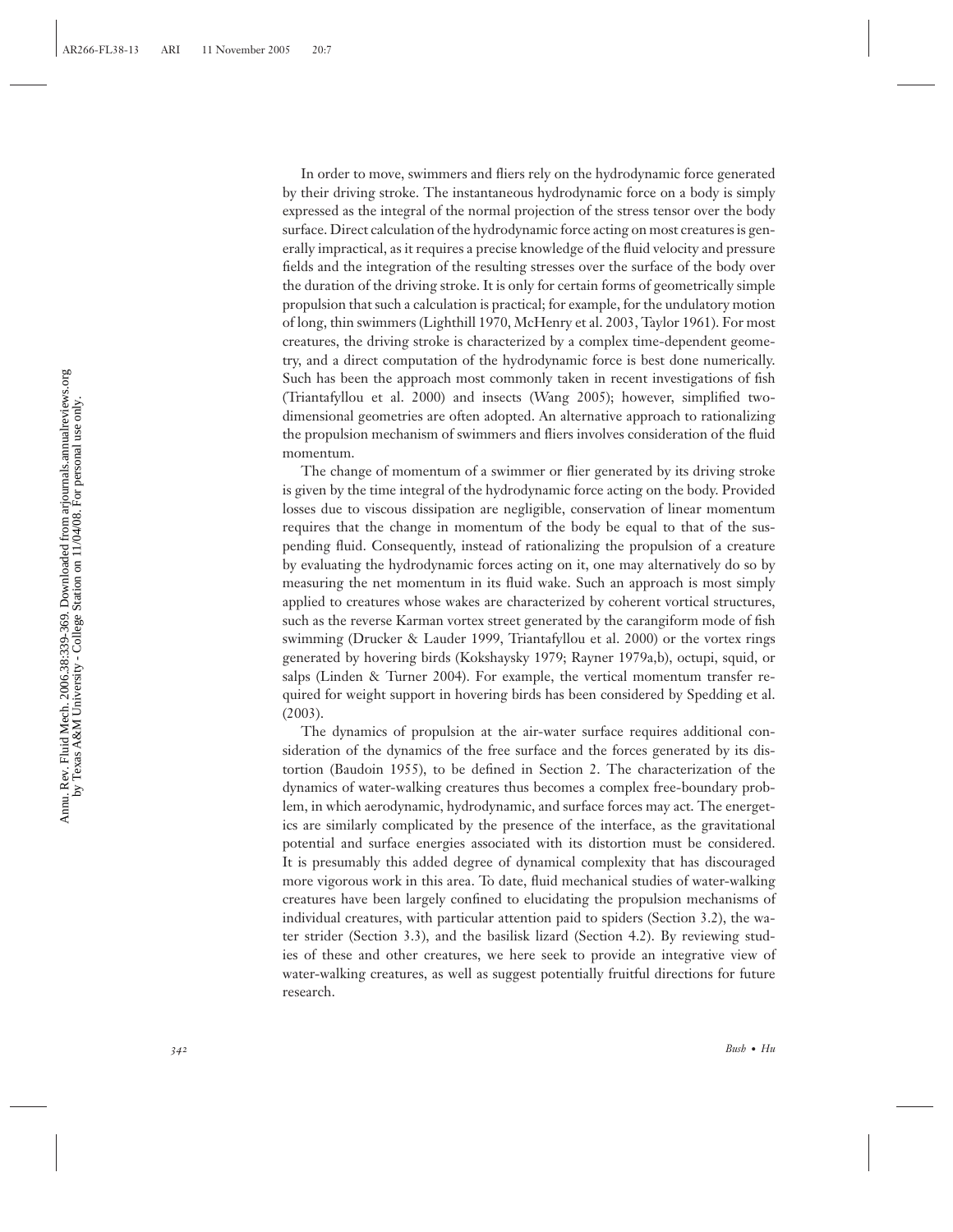# **2. FUNDAMENTALS**

The propulsion mechanisms of water walkers are as diverse as the creatures themselves. We proceed by categorizing these mechanisms according to the hydrodynamic stresses generated by the driving stroke.

## **2.1. Dynamics**

We consider an arbitrary object striking a free surface (see **Figure 2**). The instantaneous force, **F**, acting on the object may be written precisely as

$$
\mathbf{F} = \int_{S} \mathbf{T} \cdot \mathbf{n} \, dS + \int_{C} \sigma \, \mathbf{t} \, d\ell,\tag{1}
$$

where *S* is the area of the body in direct contact with the fluid, and *C* the line where the free surface separates from the body, specifically, the contact line.  $\mathbf{T} = -p\mathbf{I} + 2\mu\mathbf{E}$ is the hydrodynamic stress tensor,  $p$  the fluid pressure,  $\mu$  the dynamic viscosity, and  $\mathbf{E} = [\nabla \mathbf{u} + (\nabla \mathbf{u})^T]/2$  the rate of strain tensor. **n** and **t** are the unit vectors normal and tangent to the free surface. The first term in Equation 1 represents the contribution from the hydrodynamic stress; the second term the force generated by the surface tension. Surface tension is a tensile force per unit length of magnitude  $\sigma$  that acts everywhere tangent to the free surface: Its net contribution is thus prescribed by the line integral in Equation 1.

Application of Stokes theorem allows one to re-express the surface tension force in terms of an integral over the area *S*:

$$
\int_C \sigma \mathbf{t} \, d\ell = \int_S [\sigma (\nabla \cdot \mathbf{n}) \mathbf{n} - \nabla \sigma] \, dS. \tag{2}
$$

Thus, the net influence of surface tension is to generate a normal stress proportional to σ and the local curvature, ∇ · **n**, and a tangential stress equal to the local gradient in surface tension, as may arise owing to tangential gradients in temperature or chemical



#### **Figure 2**

A schematic illustration of the driving leg of a water-walking creature. An object of characteristic size *w* strikes the free surface at speed *U*. The surface is characterized by a surface tension  $\sigma$  and its shape by the unit normal **n**. The object's motion will be resisted by some combination of the forces enumerated in Equation 4.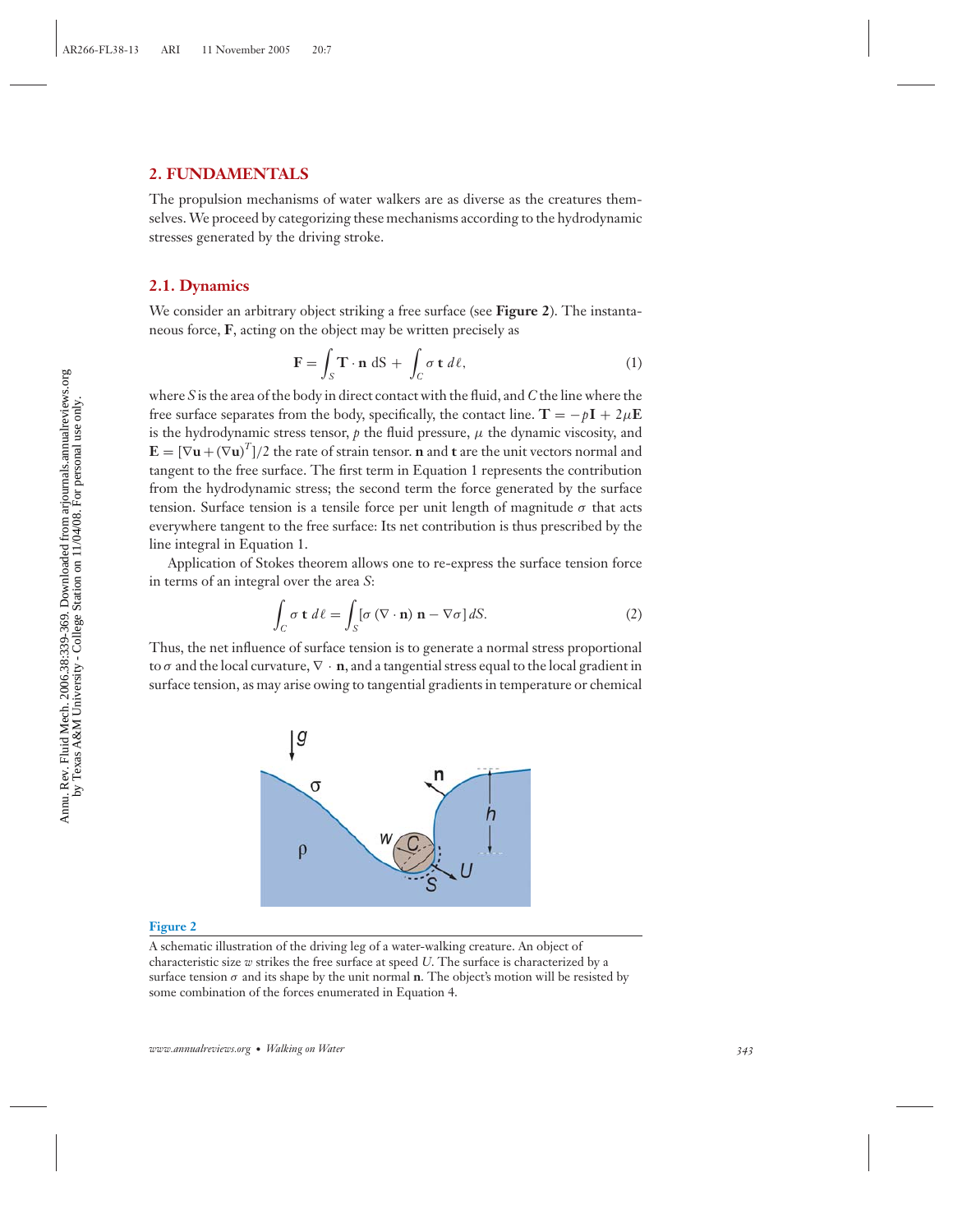composition (Levich & Krylov 1969). The net surface tension force acting on the body may thus be obtained by integrating the local curvature pressure  $\sigma \nabla \cdot \mathbf{n}$  and Marangoni stress  $\nabla\sigma$  over its surface.

## **2.2. Statics**

Water-walking creatures are generally more dense than water, and so sink unless sustained by forces capable of bearing their weight. The statics of floating bodies is well understood and may be applied directly in order to understand the vertical force balance on a creature residing at rest on the air-water interface. Consider a body with density greater than that of water  $\rho_b > \rho$  and mass M floating at the interface (**Figure 3***a*). Its borders are generally adjoined by a meniscus, details of which depend on the wetting properties of the solid (de Gennes et al. 2002), but whose lateral extent corresponds to a capillary length  $\ell_c = (\sigma/\rho g)^{1/2} \approx 2.6$  mm. The body weight must be supported by some combination of the buoyancy force,  $F_b$ , and curvature force,  $F_c$ :  $Mg = F_b + F_c$ . The buoyancy force is deduced by integrating the hydrostatic pressure  $p = \rho g z$  over the body surface *S* in contact with the water, and so is equal to the weight of fluid  $V_b$  displaced above the body and inside the contact line  $C$ . The curvature force may be deduced by integrating the curvature pressure over the same area.

Mansfield et al. (1997) and Keller (1998) generalized the Archimedes Principle by demonstrating that the curvature force is precisely equal to the weight of fluid displaced outside the contact line. The buoyancy and curvature forces are thus equal to the weights of the fluid displaced by the meniscus, respectively, in- and outside the contact line; their relative magnitudes are thus prescribed by the ratio of the characteristic body size  $w$  to the capillary length  $\ell_c$ . For creatures with long legs that are thin relative to the capillary length, such as the bulk of water-walking insects, their weight is supported almost exclusively by surface tension (**Figure 3***b*).



#### **Figure 3**

(*a*) The forces on a floating body. Its weight is supported by a combination of buoyancy and curvature forces, whose magnitudes are given by the weights of the fluid volumes displaced inside and outside its contact line, respectively  $V_b$  (yellow) and  $V_m$  (pink). (b) For a long body thin relative to the capillary length  $w \ll \ell_c$ , such as the water strider leg, weight is supported principally by the curvature force per unit length  $2\sigma \sin\theta$ . (*c*) The female water strider penetrates the free surface in order to lay her eggs.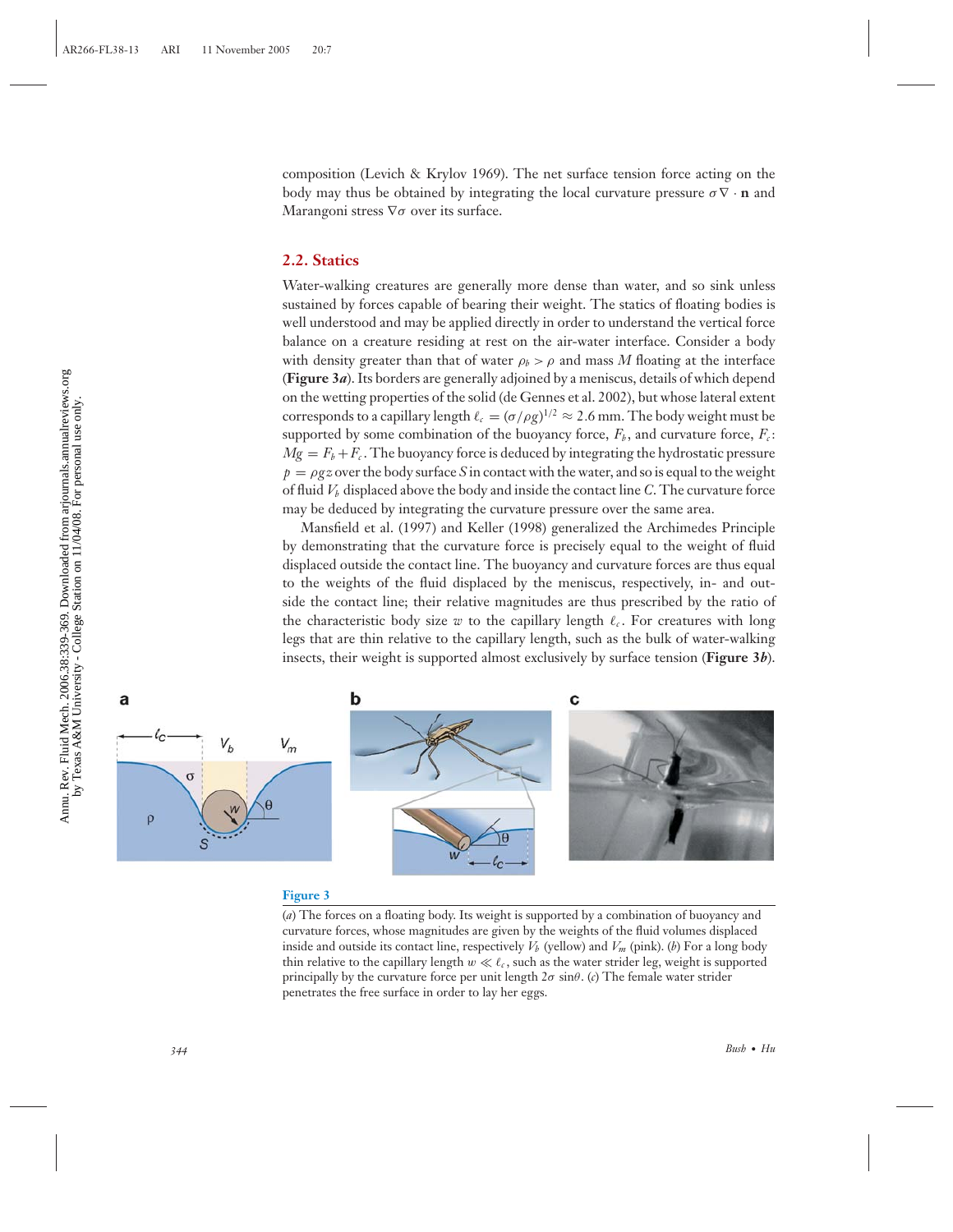For large bodies, the vertical force is generated primarily by buoyancy: Large bodies more dense than water cannot be sustained by capillary forces and so necessarily sink.

Thus, there is a natural distinction among water-walking creatures according to their principle means of weight support. Creatures small relative to the capillary length, such as water-walking insects (Section 3), rely primarily on surface tension forces for their support: They deform the free surface like a trampoline, thus generating curvature pressures that bear their weight and allow them to rest statically at the free surface. Large creatures (Section 4) cannot reside at rest atop the water: They must strike the free surface with sufficient vigor to generate hydrodynamic forces on their driving legs capable of bearing their weight. Our review considers in turn the dynamics of creatures small and large.

#### **2.3. Dynamic Classification**

As we shall see below, the motion of the driving legs of most water walkers is characterized by high Reynolds number. For inviscid flow, the pressure is related to the velocity fields through the unsteady Bernoulli equation,  $\frac{\partial \phi}{\partial t} + \frac{1}{2}|\mathbf{u}|^2 + \frac{p}{\rho} - \mathbf{g} \cdot \mathbf{x} = c$ . Here **u** is the fluid velocity, φ the velocity potential, **g** gravity, **x** the position of the body, and *c* a constant. Substituting the Bernoulli pressure *p* into the hydrodynamic stress tensor **T**, then **T** and the curvature force (Equation 2) into Equation 1 yields a net force (Hu 2005; See also D. Hu and J.W.M. Bush. The hydrodynamics of water-walking arthropods. *J. Fluid Mech.* In preparation)

$$
\mathbf{F} = \int_{S} \left[ \left( \rho \frac{\partial \phi}{\partial t} + \frac{1}{2} \rho |\mathbf{u}|^2 - \rho \mathbf{g} \cdot \mathbf{x} + \sigma (\nabla \cdot \mathbf{n}) \right) \right] \mathbf{n} - \nabla \sigma \, dA. \tag{3}
$$

The approximate magnitudes of these terms, in addition to the viscous force, may be evaluated in terms of the characteristic leg speed *U*, the characteristic volume *V*, area *A*, and width *w* of the body in contact with the fluid, and the mean leg depth *h* below the unperturbed surface height:

$$
|\mathbf{F}| \sim \rho U^2 A + \rho g b A + \rho V \frac{dU}{dt} + \mu U A + \sigma \frac{1}{w} A - \nabla \sigma A,
$$
  
form drag buoyancy added mass viscosity curvature Marangoni (4)

where we assume that the local curvature of the meniscus at the area of contact corresponds to the leg width *w*. The form drag results from the pressure differential generated across the body. If the body strikes the surface asymmetrically, it may utilize the hydrostatic pressure. The added mass force arises from the requirement that fluid be accelerated around an accelerating body; the body's apparent mass increases accordingly (Daniel 1984). The curvature forces are important for water-walking insects: The generation of fore-aft asymmetry in the meniscus of their driving legs plays a critical role in their propulsion (Brocher 1910). Finally, the generation of Marangoni stresses through the release of surface-active fluid is used as an emergency propulsion mechanism by a number of insects (Section 3.5). **Figure 4** represents a categorization of water walkers according to the dominant propulsive forces that they employ.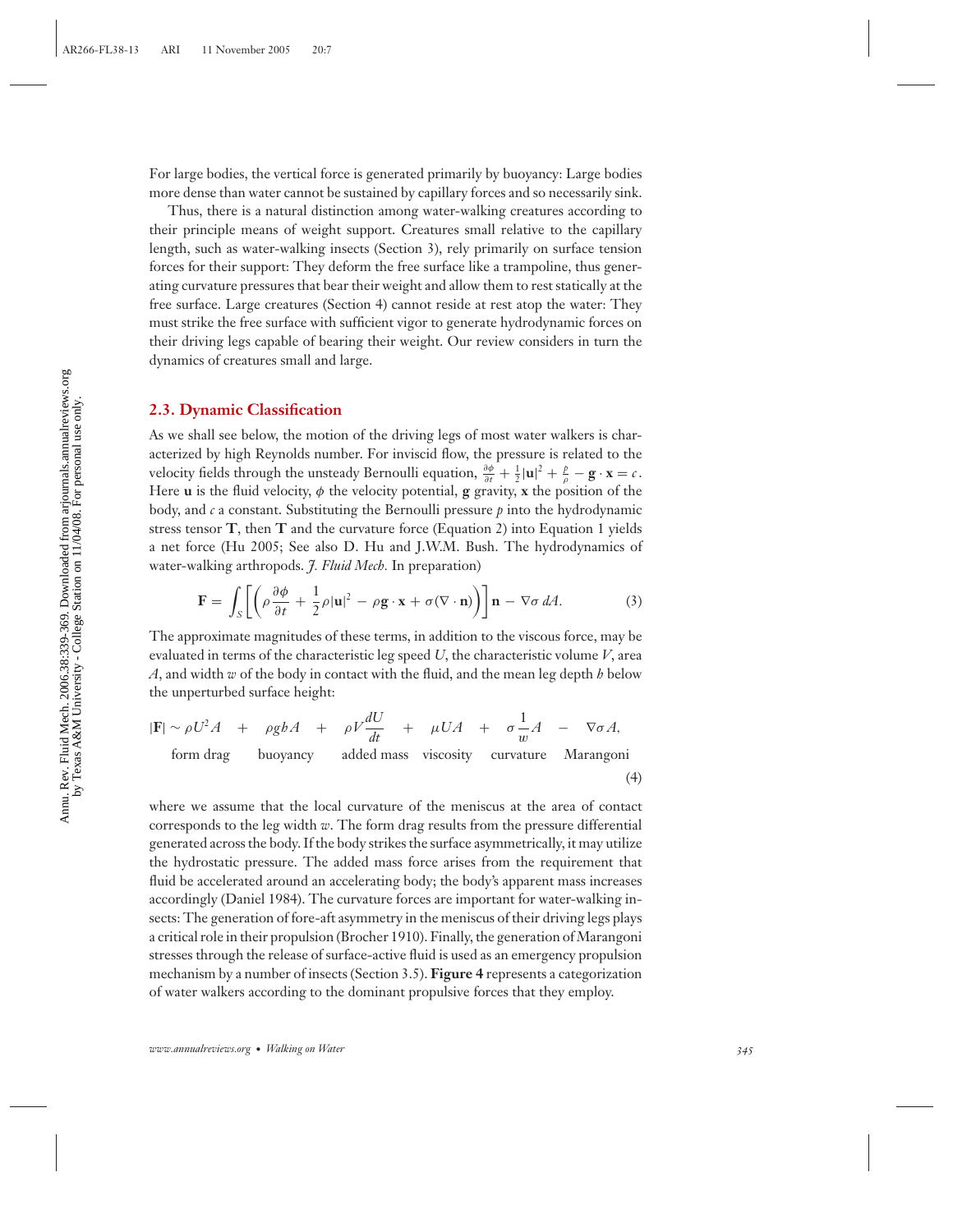

#### **Figure 4**

The dynamic classification of water walkers. Large water-walkers, such as the basilisk lizard (*a*), rely on a combination of form drag, added mass, and gravitational forces generated by vigorous slapping of the free surface for both weight support and propulsion. Water-walking insects and spiders rely on surface tension for weight support. Propulsive forces for most insects, such as the water strider (*b*), are generated by some combination of form drag and curvature forces. Others may propel themselves using capillary forces [e.g., (*c*) *Pyrrhalta nymphaeae* larvae] or Marangoni stresses [e.g., (*d* ) *Mesovelia*]. **Figure (***a***)** courtesy of Hsieh & Lauder (2004).

Consider the driving leg of a water-walking creature striking the free surface with frequency *f*. The relative magnitudes of the six forces enumerated in Equation 4 are prescribed by five dimensionless groups, the Reynolds *Re*, Weber *We*, Bond *Bo*, Strouhal *St*, and Marangoni *Ma* numbers, defined, respectively, by

$$
Re = \frac{Uw}{v} = \frac{\text{inertia}}{\text{viscous}} \quad We = \frac{\rho U^2 w}{\sigma} = \frac{\text{inertia}}{\text{curvature}} \quad Bo = \frac{\rho g b}{\sigma/w} = \frac{\text{buoyancy}}{\text{curvature}}
$$
\n
$$
St = \frac{fw}{U} = \frac{\text{added mass}}{\text{inertia}} \quad Ma = \frac{\nabla \sigma}{\sigma/w} = \frac{\text{Marangoni}}{\text{curvature}}.
$$

Assessment of the magnitudes of these dimensionless groups indicates that the great majority of water walkers depend principally on some combination of curvature forces and form drag for their forward propulsion. For water walkers, the treatment of added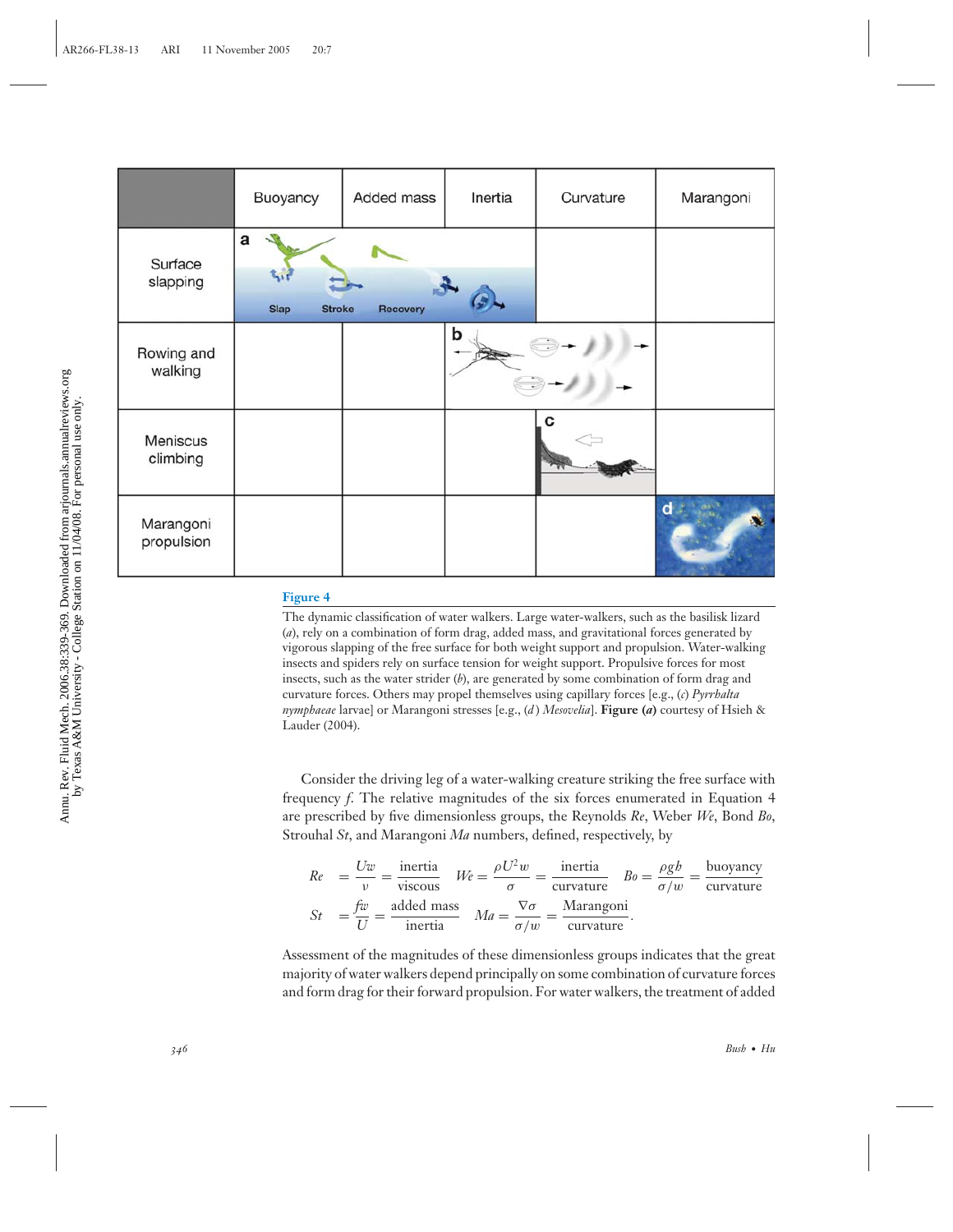mass is complicated by the fact that the driving leg is often accompanied by a volume of air, either a meniscus for water-walking insects and spiders (Section 3), or an air cavity for larger creatures (Section 4). While the resulting added mass may also provide a significant source of thrust for large water walkers  $(0.1 < St < 1)$ , it is negligible for water-walking anthropods  $(0.01 < St < 0.1)$ .

**Figure 5** illustrates the dependence of the Bond number on the Weber number for all water-walking creatures for which data was available. Note that there is a natural



#### **Figure 5**

The Bond  $B_0 = \rho g h w / \sigma$  and Weber  $W_e = \rho U^2 w / \sigma$  numbers for water walkers. Water-walking creatures small relative to the capillary length  $(B_0 < 1)$  are supported by surface tension. Maintenance of the menisci on their driving legs requires that  $We < 1$ , a criterion satisfied by all water-walking insects apart from the galloping fisher spider. Large water walkers ( $B_0 \gg 1$ ) are unconcerned with the effects of surface tension. Note the dependence of the best fit line: *Bo* ∼ *We*. A number of terrestrials capable of walking on water are included. Data for leg width *w* and speed *U* collected from: (1) Hu et al. (2003), (2) Suter et al. (1997), (3) Suter & Wildman (1999), (4) Suter & Gruenwald (2000), (5) Nuechterlein & Storer (1982), (6) Aigeldinger & Fish (1995), (7) Livezey & Humphrey (1983), (8) Glasheen & McMahon (1996b), and (9) F. Hacket (personal communication).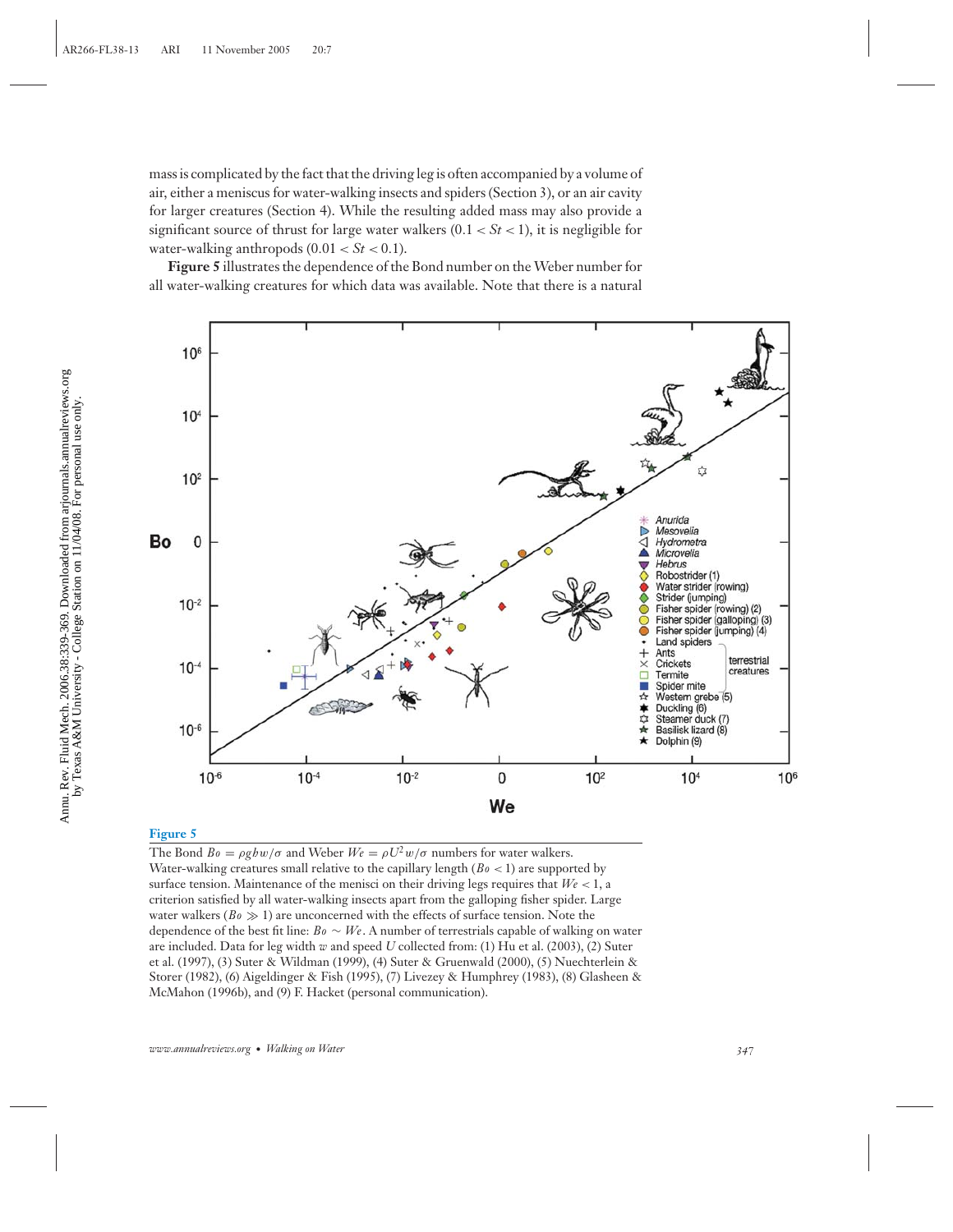division at  $Bo = 1$ . Small creatures, specifically arthropods, for which  $Bo \ll 1$  rely on surface tension for weight support. Their leg speeds are generally characterized by *We* < 1; consequently, their driving legs do not penetrate the free surface. The only arthropod for which  $W_e > 1$  is the fisher spider in its high-speed galloping mode (Suter & Wildman 1999; see Section 3.2). Larger creatures, for which *Bo* > 1, rely on surface tension for neither weight support nor forward propulsion: Their large Weber numbers indicate that their peak leg speeds are unconstrained by surface tension.

**Figure 6** illustrates the dependence of the Reynolds number on the Weber number, and illustrates that  $0.1 > Re > 10^5$  for all the water walkers examined: The principal hydrodynamic force acting on the driving legs of water walkers is inertial



#### **Figure 6**

The Reynolds  $Re = Uw/v$  and Weber  $We = \rho U^2 w/\sigma$  numbers for all water walkers. Note the absence of low *Re* water walkers, and the dependence of the best fit line:  $Re \sim We^{3/4}$ . Sources of data for species 1–9 are listed in **Figure 5**.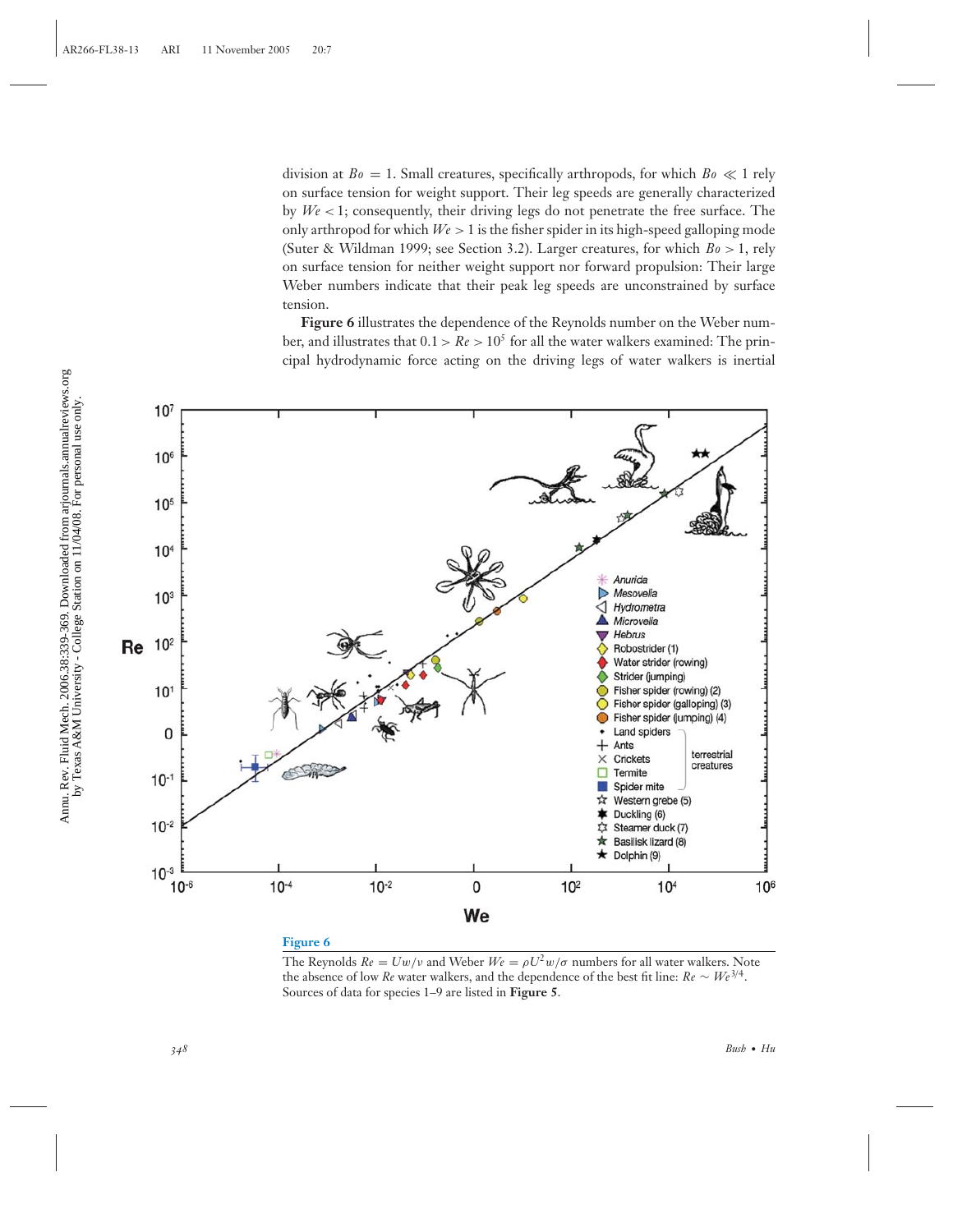rather than viscous. Finally, we note the dependence of the dimensionless groups  $B_0 \sim W_e$ ,  $Re \sim We^{3/4}$  evident in **Figures 5** and **6**, which may be rationalized if the leg speed depends on the leg width as  $U \sim w^{1/2}$ . Provided body length  $L \sim w$  and *h* ∼ w, these relations are consistent with Froude's Law of Equivalence of Velocities (Thompson 1961), which relates body speed to body length,  $U \sim L^{1/2}$ , and is valid for birds and fish. We thus surmise that Froude's Law is also valid for water-walking creatures, presumably because they evolved from terrestrials.

# **2.4. Wave Drag**

The dynamics of all known water walkers is unsteady; nevertheless, it is valuable to briefly review the concept of wave drag, as it has arisen in a number of discussions of water-walking insects. Objects moving steadily at an air-water surface generate surface waves if their speed exceeds the minimum speed of capillary waves,  $c_m$  = 23 cm/s (Lighthill 1979). The wave field is typically characterized by capillary waves propagating upstream, and gravity waves downstream of the object. The waves radiate energy away from the object, and so represent a source of drag. The ratio of power lost through waves to the steady translation speed *U* is defined as wave drag. Wave drag is the dominant source of resistance for boats and large ships; indeed, tremendous efforts go into designing hulls that minimize the wave drag (Milgram 1998). Wave drag also plays an important role in limiting the speed for a number of surface swimmers, including ducks (Prange & Schmidt-Nielsen 1970), muskrats (Fish 1982), and rats (Fish & Baudinette 1999).

The wave drag generated by bodies small relative to the capillary length moving at the interface was only recently considered. By generalizing a method developed by Havelock (1966) to describe wave drag associated with gravity waves, Raphael & de Gennes (1995) calculated the power loss to capillary-gravity waves associated with a point pressure distribution moving at an interface. Sun & Keller (2001) extended this study by applying the method of matched asymptotic expansions to calculate the wave drag on a body moving at an interface at large Froude  $Fr = U^2/(gL)$  and Weber numbers  $W_e = \rho L U^2 / \sigma$ , where *U* and *L* are the characteristic speed and length of the body. The result of Raphael & de Gennes (1995) indicates that the ratio of wave to form drag acting on a body moving steadily at a free surface is simply proportional to *We*<sup>2</sup>. The relevance of the concept of wave drag to the unsteady propulsion of water-walking arthropods is considered in Sections 3.2 and 3.3.

## **3. WATER-WALKING ARTHROPODS**

An excellent review of the early works on the biology of water-walking arthropods (insects and spiders) is presented by Hungerford (1919). Water-walking insects were first described during early efforts to classify all animals (Aldrovandi 1618, Ray 1710). The first fundamental studies of surface tension (Plateau 1873) were well cited in the subsequent biology literature, as the critical importance of capillary phenomena on the dynamics and physiological adaptations of water-walking arthropods was quickly recognized (Brocher 1910, Portier 1911). Brocher enumerated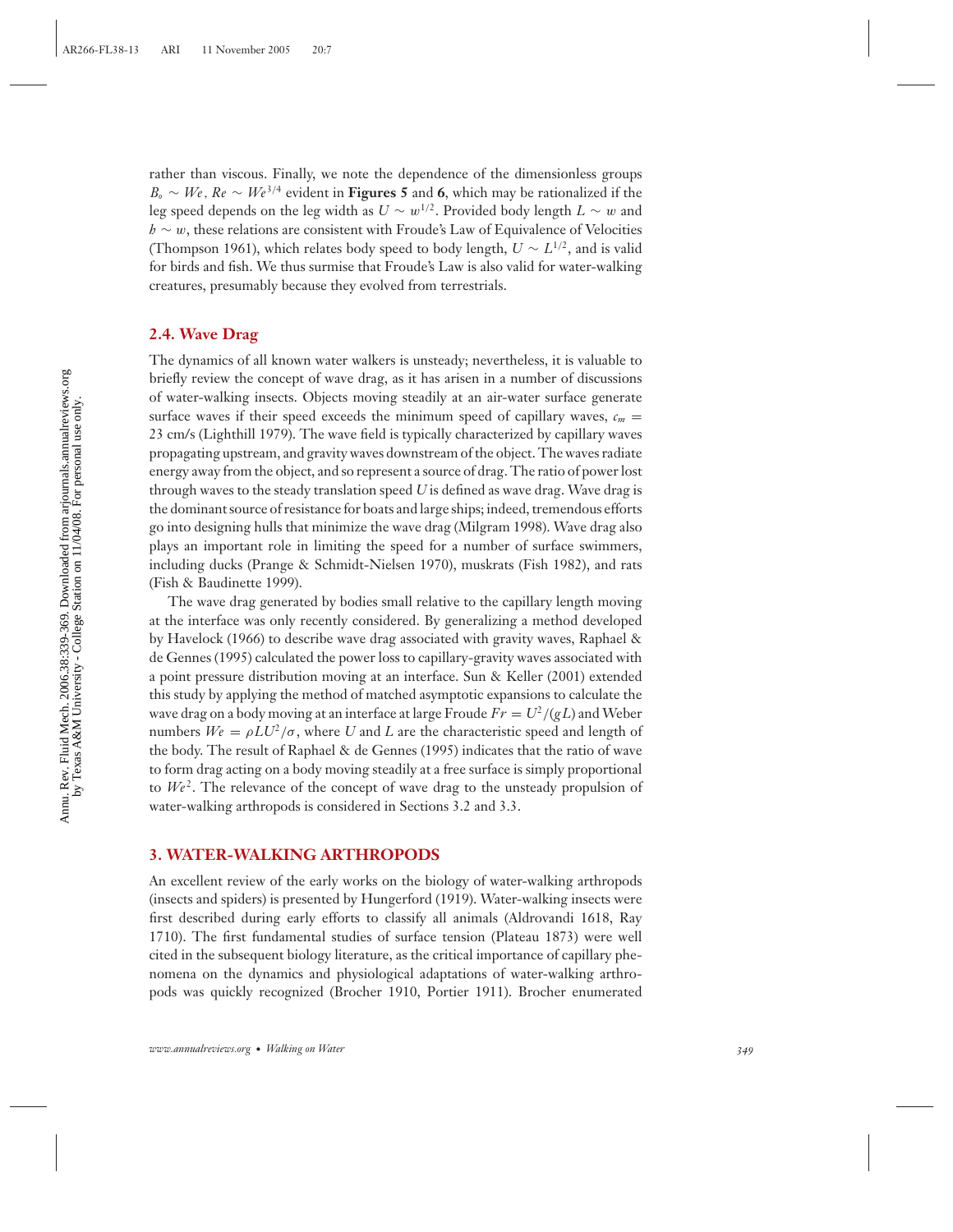several mechanisms used by semiaquatic creatures to propel themselves along either side of the free surface, or pass from one side to the other. A great compendium of information on the physiology of semiaquatic insects is presented by Andersen (1982).

Baudoin (1955) provides simple scaling arguments that rationalize both upper and lower bounds on water-walking creatures. He defines the margin of safety for water walkers (henceforth the Baudoin number),  $Ba = \frac{Mg}{\sigma P}$ , as the ratio of weight *Mg* to the maximum supporting surface tension force  $\sigma P$  that can be generated along the contact perimeter *P* of the legs. He measured the margin of safety for several species of water-walking arthropods and demonstrated that *Ba* ∼ *L*2, where *L* is the characteristic insect size, as one expects because  $M \sim L^3$  and  $P \sim L$ . He further stated that the water strider's large margin of safety enables it to leap and perform other feats of surface acrobatics (e.g., Bush 2005, Bush & Hu 2005).

Baudoin further provides a scaling argument that rationalizes a minimum size for water walkers. As for terrestrial creatures (McMahon & Bonner 1985), the characteristic force *F* a water walker of characteristic length *L* can produce is proportional to its cross-sectional area: *F* ∼ *L*<sup>2</sup> (Alexander 1985, Wigglesworth 1950). Surface tension forces associated with deforming or crossing the free surface necessarily scale as  $F_s \sim \sigma L$ . The ratio of available force to curvature force  $F/F_s \sim L$  thus decreases with decreasing body size. It follows that there is a critical size below which creatures cannot effectively manipulate the free surface. Baudoin's suggested bound on the size of water walkers is roughly consistent with observations: We are unaware of any reported water walkers with total length less than 0.5 mm. Additional rationale for a minimum size of insects arises from consideration of internal transport requirements; specifically, hydraulic control of the proboscis (Novotny & Wilson 1997), breathing via diffusion, and blood transport via capillaries (Hunter 2003).

# **3.1. Wetting Properties**

The degree of wetting of a solid by a liquid is determined by both the material properties (which prescribe the energetic cost of wetting per unit area) and the topography of the solid surface (de Gennes et al. 2002). Surface roughening has long been used as a means of rendering a solid hydrophobic: By increasing the contact area, one increases the energetic cost of wetting, and so encourages a nonwetting situation. The effective contact angle on a roughened surface is prescribed by Cassie's Law (Bico et al. 2002). The rough texture of surfaces is known to enhance water repellancy in textiles (Bartell et al. 1948), plants, and animals (Cassie & Baxter 1945). The vital role of the wetting properties of water-walking arthropods has long been recognized (Brocher 1910, Imms 1906). The hydrophobic character of most water-walking insects is an important adaptation; otherwise, they would be forced to contend directly with surface tension forces each time their leg crosses the air-water interface. As many such insects weigh no more than 1–10 dynes and have total body perimeter of order 1 cm, crossing the interface would require that they generate forces of order 10–100 times their weight.

A number of water-walking insects are highly nonwetting. Dufour (1833) was the first to highlight the importance of the microstructure of the leg coating for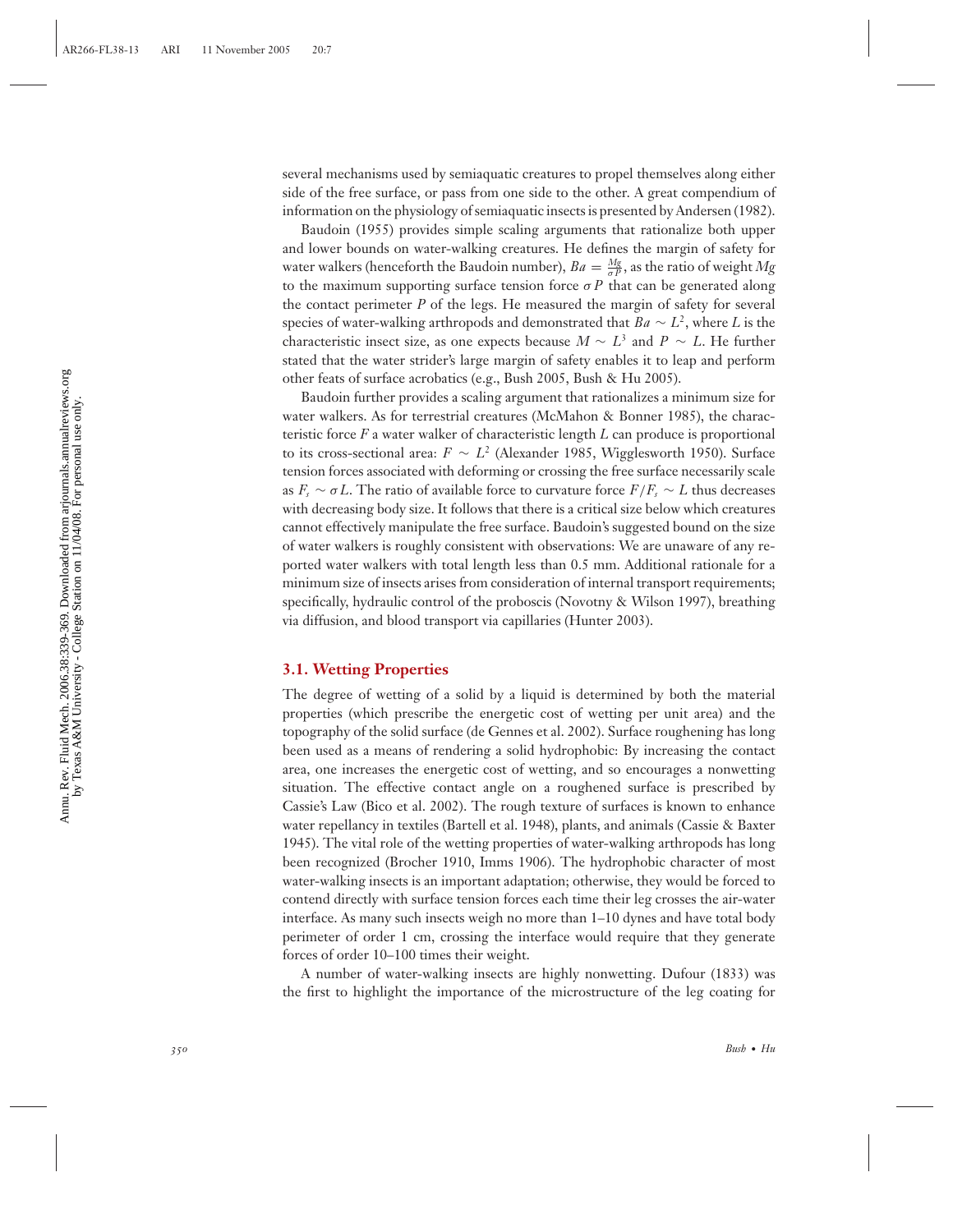water-walking insects. Andersen (1976) examined a wide range of semiaquatic bugs under an electron microscope and provided detailed characterizations of their hair cover. He, Cheng (1973), and more recently Gao & Jiang (2004), demonstrated that the water strider leg owes its hydrophobicity to its complex surface cover of hairs coated with water-repellant cuticle wax and contoured with fine fluted nanogrooves. The suggestion that the waterproofing is maintained by secretions from the scent glands (Brinkhurst 1960) has been refuted by Staddon (1972). Suter et al. (2003) examined the wetting properties of 25 species of spiders and found a wide range of both adhesion energies and hair densities.

For virtually all water-walking arthropods, the effective contact angle is sufficiently large that air is trapped by the complex hair layer, providing a thin air cushion, or plastron, between the creature and the water (Crisp 1950). Brocher (1910) reported that a number of insects can cross the water surface by virtue of the plastron adjoining their bodies. Noble-Nesbitt (1963) reported that several seafaring insects glisten when submerged, owing to the plastron that covers their hydrophobic exteriors. The presence of the plastron on the surface of submerged terrestrial spiders (Hebets & Chapman 2000, Rovner 1986) and other aquatic insects (Thorpe 1950) enables them to breathe and to survive for extended periods beneath the free surface.

Other insects have various appendages and body parts that are hydrophilic. Nutman (1941), Baudoin (1955), and Noble-Nesbitt (1963) point out that many water walkers have retractable wetting claws, or ungues, at the ends of their hydrophobic tarsal leg segments that they may use to penetrate or raise the free surface. The resulting ability to raise the free surface is critical in the meniscus climbing to be described in Section 3.4. Janssens (2005) (see also Thibaud 1970) describes the unguis of *Anurida* as a three-sided prism, two sides being hydrophobic and the third hydrophylic, and argued the utility of this arrangement for their dynamic stability.

Wigglesworth (1950), Nutman (1941), Baudoin (1955), and Noble-Nesbitt (1963) report that certain surface-dwelling springtails have a wetting ventral tube vesicle that allows them to locally raise the free surface. The springtail may sit atop the surface like a loaded spring (**Figure 7**): The vertical curvature forces acting on its head and tail



#### **Figure 7**

The leaping mechanism of the water-walking springtail. *Anurida* pulls upward on the free surface with its ventral tube, and pushes downward with its nose and tail. Release of the free surface from its ventral tube results in an unbalanced force that launches it upward.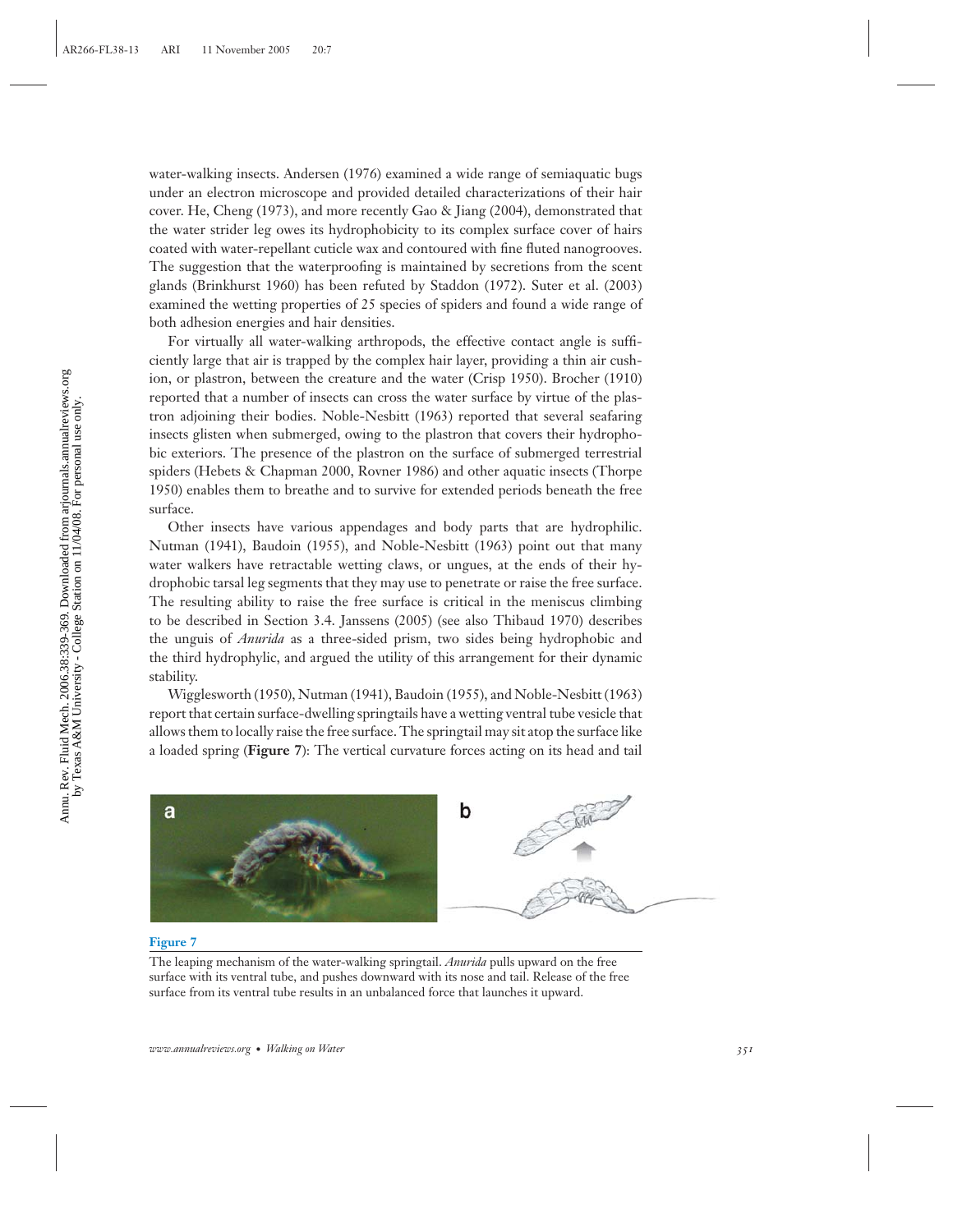balance its weight in addition to the capillary force generated by its ventral tube. The release of the free surface from the ventral tube results in an unbalanced force that propels it vertically, a technique used to evade aquatic predators. Other adaptations for leaping in the surface-dwelling springtails are discussed by Hopkin (1997).

#### **3.2. Spiders**

The water-walking capabilities of spiders are extremely variable (Stratton et al. 2004, Suter et al. 2004). Some have hydrophilic surfaces and so cannot even reside at rest on the water surface. Others have adapted water-walking capabilities for a number of reasons, including foraging on the water surface, the pursuit of mates, evasion of terrestrial predators, and the survival of heavy rains, floods, and falls from trees and ballooning events (Humphrey 1987; Suter 1991, 1992) onto bodies of water. Suter et al. (2003) and Stratton et al. (2004) classified the wettability and water-walking capabilities of 249 species of spiders through a comprehensive cinematographic survey. Hydrophobicity, at least over part of the body, was a necessary prerequisite for water walking. Of the water walkers, the majority propel themselves adequately using their terrestrial gait; however, others have developed a specialized rowing gait (Schultz 1987, Suter et al. 2003). Evaluation of the capabilities of the entire arachnid population lead Stratton et al. (2004) to conclude that the ability to walk on water has evolved several times among spiders and also has been lost on occasion.

Fishing spiders have four distinct modes of navigating the free surface: leaping (Suter & Gruenwald 2000), sailing (Suter & Gruenwald 1999), rowing, and galloping (Gorb & Barth 1994, McAlister 1959, Schultz 1987, Suter 1999). Leaping may be used to ascend menisci or avoid aquatic predators. While Suter & Gruenwald (2000) suggest its relative inefficacy in avoiding predatory fish, Stratton et al. (2004) demonstrates its success in foiling lateral attacks from frogs. As for terrestrial mammals (Hill 1950, Pennycuick 1968), leap height of the fishing spiders was independent of body size (Suter & Gruenwald 2000). Li et al. (2005) developed a numerical model of leaping insects, specifically spring-loaded objects capable of launching themselves vertically from a free surface. Deshefy (1981) first reported the fishing spider's ability to sail across the water surface, and Suter & Gruenwald (1999) experimentally investigated this means of propulsion. By stretching its body into an elevated posture above the free surface, it generates aerodynamic forces that propel it horizontally.

When neither leaping nor sailing, two distinct gaits have been observed for the fisher spider on the free surface. Its relatively casual rowing gait is used in most circumstances; its galloping gait at times when high speeds are required, in prey capture and predator evasion (Gorb & Barth 1994). Suter & Wildman (1999) used high-speed cinematography to show that *Dolomedes* rows at speeds up to 0.2 m/s, but gallops above 0.3 m/s. Suter & Gruenwald (2000) report that rowing speeds are largely independent of body size among fisher spiders varying by a factor of 600 in mass. Suter et al. (1997) and Suter (1999) performed an experimental study of the locomotion of the fisher spider (*Dolomedes triton*). Severed spider legs were emplaced so as to abutt the free surface of water in a cylindrical tank. When the tank was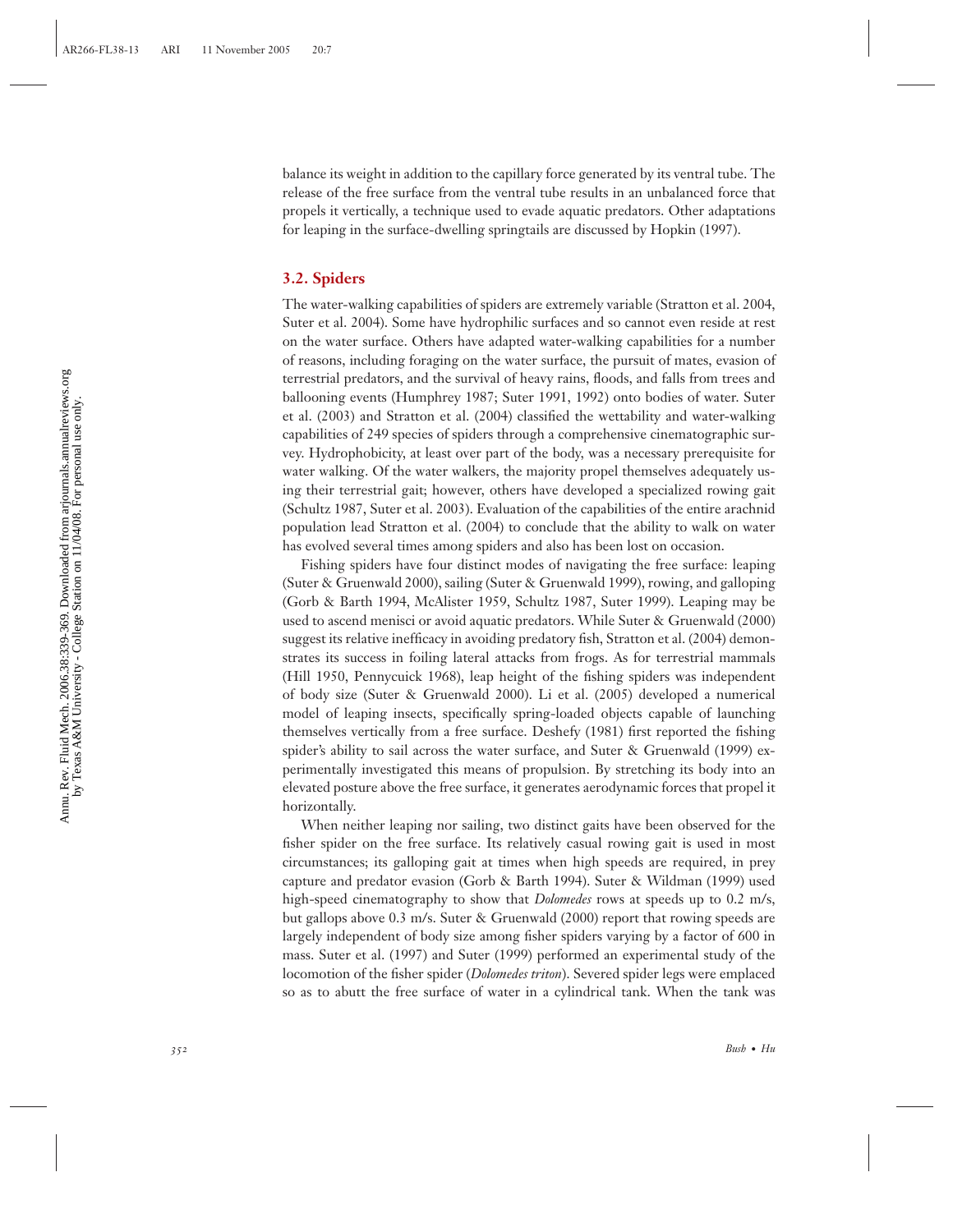Wave drag was eliminated from contention on the grounds that no waves were observed in their experiments below the minimum capillary wave speed  $c_m$ , and because

rotated, steady relative motion was generated between the leg and fluid. They argued that, because the spider's leg speed is relatively constant during the driving stroke, a quasi-steady model was appropriate. The authors thus sought to assess the relative magnitudes of wave drag, form drag, and the curvature force on the driving leg of a fisher spider.

spider leg speeds are less than  $c_m$  when they row. The curvature force was eliminated from contention on the grounds that the measured force was not greatly influenced by changing the surface tension of the suspending fluid. Force measurements allowed the authors to deduce the dependence of the hydrodynamic force *F* on flow speed *U*, surface tension, and leg depth. The authors found that the drag *F* on the isolated leg was of the form  $F \sim U^n$ , where 1.6 <  $n$  < 2.1. We note that *n* being less than 2 is roughly consistent with drag results for flows past flexible bodies (e.g., Alben et al. 2002), and so might be accounted for by consideration of flexure of the spider leg or deformation of the meniscus. The authors conclude that form drag on the driving leg is the primary propulsive force used by spiders. We note that the relative magnitudes of the form drag and curvature forces are roughly prescribed by the Weber number, assessment of which (**Figures 5**, **6**) does support their conclusion for the galloping mode (where the integrity of the meniscus is lost), but suggests that curvature forces are also important during the rowing gait. Finally, the authors note that disturbances observed downstream of the spider leg indicated momentum transfer to the underlying fluid.

A valuable physical picture emerged from the study of Suter et al. (1997): the spiders row, using their legs as oars, and the adjoining menisci as blades. The authors suggest the relevance of this physical picture to a variety of water-walking creatures, including the water strider (Section 3.3). We note that the integrity of the meniscus adjoining the driving leg requires that the curvature pressures be comparable to the dynamic pressures; specifically, *We* < 1. The characteristic *We* ∼ 10 of the galloping fisher spider indicates the instability of its menisci: In its galloping gait, the fisher spider's legs protrude through the interface and generate thrust as would bladeless oars. Suter & Wildman (1999) demonstrate that rowing speeds of the fisher spider are limited by both anatomical and hydrodynamical constraints. The spider anatomy enables higher leg tip speeds in the galloping gait; moreover, the integrity of the meniscus vital for efficient rowing is lost at high speeds.

## **3.3. Water Striders**

Water striders are commonly found on ponds, rivers, and the open ocean (**Figure 4***b*; Andersen 1976). They are capable of gliding across the water surface or leaping at peak speeds in excess of 130 cm/s; some are capable of winged flight. Their streamlined form suggests the importance of aerodynamic drag in their dynamics. In moderate climates, they range in size from a fraction of a millimeter as hatchlings to a couple of centimeters as adults and weigh 1–10 dynes. In equatorial regions, they may be considerably larger: The largest water strider is the Vietnamese giant, *Gigantometra*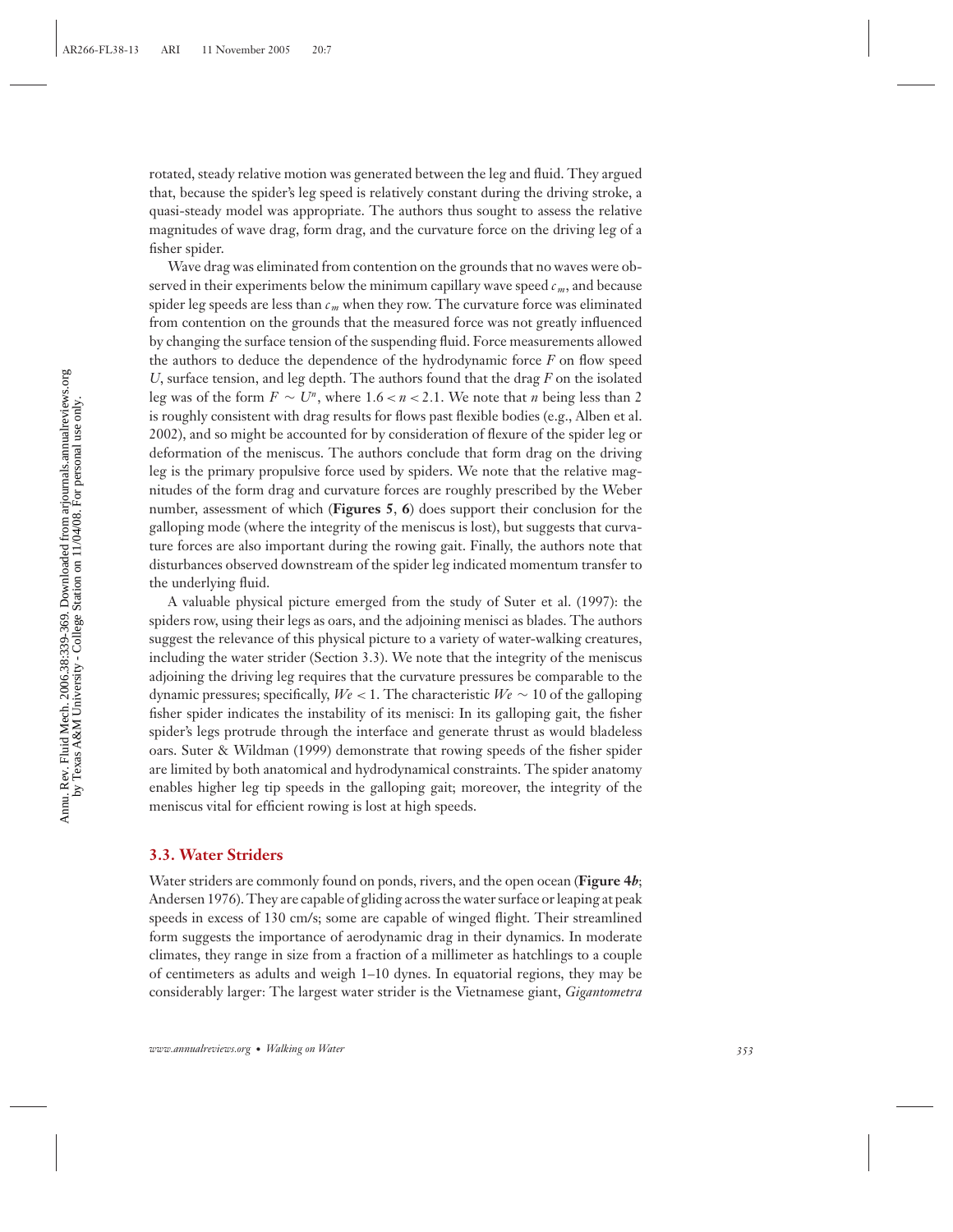*gigas*, which may reach a total length in excess of 25 cm (Tseng & Rowe 1999). Their bodies are covered by a thick mat of hair that renders them effectively nonwetting (Andersen 1982, Cheng 1973, Gao & Jiang 2004). Hu et al. (2003) calculate the Baudoin number *Ba* for 253 species of water striders and examine the dependence of body shape on size. Their study indicates that the requirement of static stability on the free surface rationalizes both the maximum size for striders and their variance from isometry: The legs of large water striders are proportionally longer. Hu et al. (2003) calculate the force applied by the driving stroke of the water strider to be of order 50 dynes, which is comparable to the maximum force that can be applied by the driving leg without penetrating the free surface.

Although the bulk of their lives is spent above the free surface, there are two critical stages in the water strider life cycle that may rely on their crossing the interface. Water striders may hatch from eggs laid beneath the free surface, then swim awkwardly toward the free surface. Infants puncture the free surface, perhaps aided by a surfactant coating. Thereafter, the duration of their lives is spent above the free surface, except when the females penetrate the surface to lay eggs (**Figure 3***c*). Seafaring water striders *Halobates* (Andersen & Cheng 2004) lay their eggs on floating objects or seabirds (Cheng & Pitman 2002), thus eliminating the need to cross the interface at any stage of the life cycle (Andersen & Polhemus 1976). Cheng (1973) notes that the air layer covering the seafaring water strider makes it strongly buoyant when submerged, thus enabling it to survive violent dunkings by rain, predators, and breaking waves. Walker (1893) and reports that the plastron allows *Halobates* to take evasive action by diving beneath the surface; however, this behavior was not confirmed by Cheng (1973). In any case, the submerged strider must may be rendered bouyant by its plastron, in which case it swims vigorously downward to avoid surfacing.

The first paper dedicated to the locomotion of water striders appeared following the development of high-speed videography. Bowdan (1978) examined limb coordination and gait changes of striders. Darnhofer-Demar's (1969) observations led him to a consistent picture for water strider propulsion mechanism, "when a water strider rows, it deforms the free surface, generating pivots from which it pushes off." However, the dominant force of resistance at the pivot was not identified. In the absence of flow visualization, the only visible manifestation of fluid motion forced by the water strider are the ripples that indicate the field of capillary waves generated by its driving stroke. Andersen (1976) noted the potential importance of wave drag associated with these waves. Denny (1993) noted that if the generation of surface waves was a necessary prerequisite for surface propulsion, infant water striders, whose leg speeds may be less that the critical steady speed (23 cm/s) required to generate waves, should be unable to move. Their ability to do so was subsequently referred to as Denny's Paradox (Suter et al. 1997).

The resolution of Denny's Paradox required the identification of a hydrodynamic force other than wave drag that acts on the driving leg of an infant water strider. The various candidates are presented in Equation 4. Suter et al. (1997) concluded that the force on the leg of a fisher spider may be largely accounted for in terms of form drag, which is present at speeds both above and below  $c_m$ . As indicated in **Figure 5**, both form drag and curvature forces resist the driving leg of the water strider; the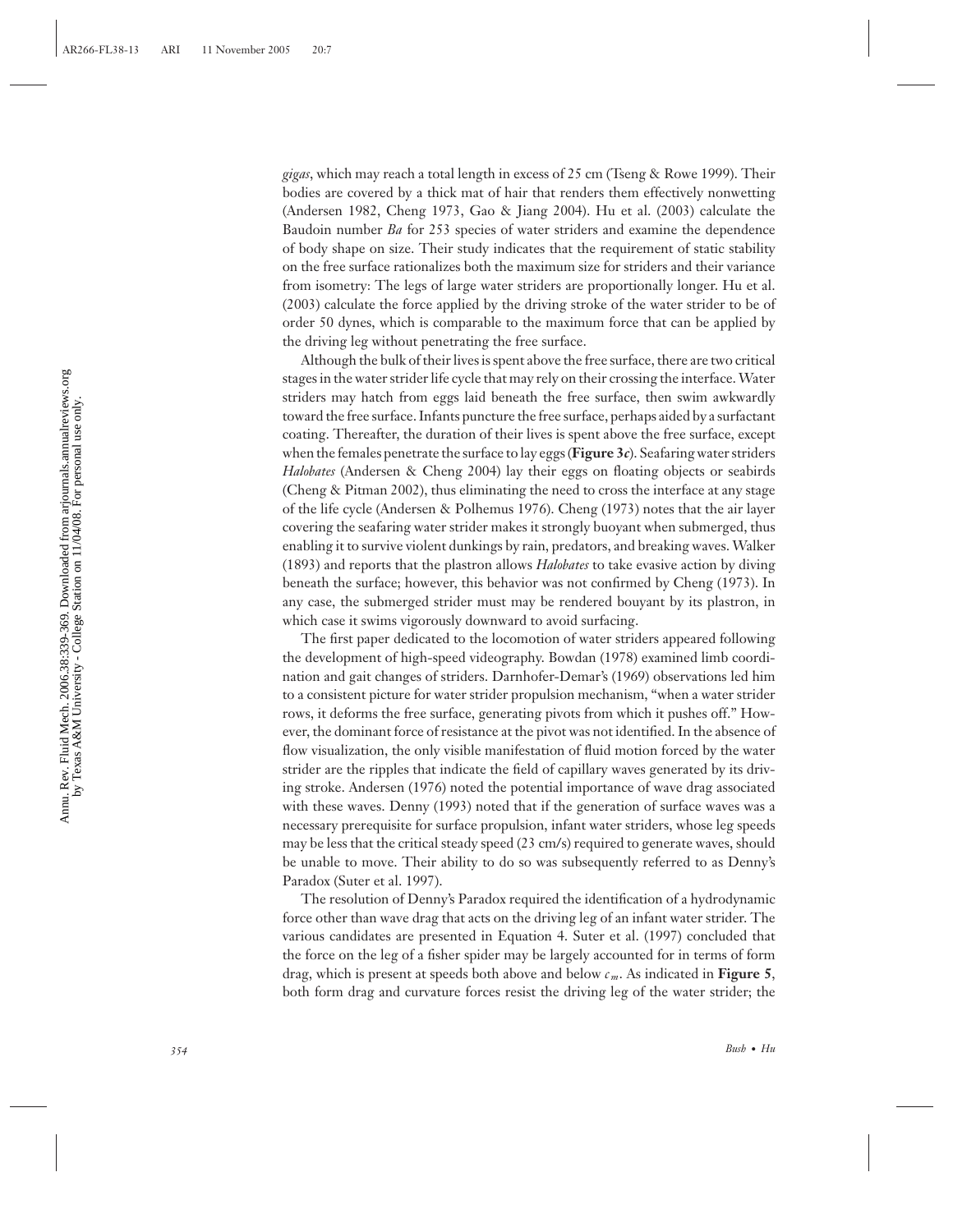relative magnitudes of these forces are prescribed by the Weber number, which is of order 0.1 for the strider, and so suggests the dominance of curvature forces. Hu et al. (2003) revealed that the wake of the water strider is generally characterized by both waves and subsurface hemispherical vortices (**Figure 4***b*). The momentum in the vortices is comparable to that of the strider and greatly exceeds that in the waves. They concluded that the waves were not critical to the propulsion mechanism, but were rather an inevitable biproduct of the driving stroke. The precise partitioning between the momentum transferred in waves and vortices by a point impulse applied at a free surface has been considered by Buhler (manuscript in preparation), who concludes that two thirds should be transferred in vortices, one third in waves. The final word on the resolution of Denny's Paradox comes from Denny (2004) himself.

The physical picture that emerges for the rowing fisher spider and water strider are similar, and likely applies more broadly to many water-walking insects (Suter et al. 1997). The insects strike the surface at a speed such that *We* < 1 in order to maintain the integrity of the meniscus, which serves as the blade on the paddle of the driving leg. The forces acting on the driving leg will then be some combination of the form drag and curvature force, the relative magnitudes of which are prescribed by the Weber number. The maintenance of the meniscus is important because the net force on a steadily moving meniscus is simply the form drag, which is proportional to its exposed area. In the rare instance that the driving stroke is characterized by a  $We > 1$ , as is the case for the galloping fisher spider, the driving leg penetrates the surface (Suter et al. 1997). While the thin air layer adjoining the leg precludes wetting, the resulting force on the leg is then simply a form drag proportional to the exposed leg area.

#### **3.4. Meniscus Climbing**

Although standing bodies of water such as ponds are flat on a human scale, there is significant topography on the scale of millimetric insects. When such insects attempt to move onto land, floating logs, leaves, or emergent vegetation, they must ascend topography in the form of menisci, which appear to them as frictionless mountains. Their ability to do so was a necessary evolutionary adaptation for ancestral water walkers as they began to colonize the water surface (Andersen 1976). Some relatively large water walkers may surmount the menisci using their traditional means of propulsion; for example, the adult fisher spider and water strider may simply leap over menisci. Others cannot, and so have developed a unique means of meniscus climbing. The insects exploit the attractive force between like-signed menisci (Chan et al. 1981, Kralchevsky & Denkov 2001), deforming the free surface in order to generate lateral forces that carry them up the meniscus at high speed. This mode of propulsion was first reported by Baudoin (1955), who correctly identified capillary attraction as the propulsion mechanism. Further qualitative descriptions of meniscus-climbing insects are provided by Andersen (1976) and Miyamoto (1955). Hu & Bush (2005) present the first quantitative treatment of the dynamics of meniscus climbing.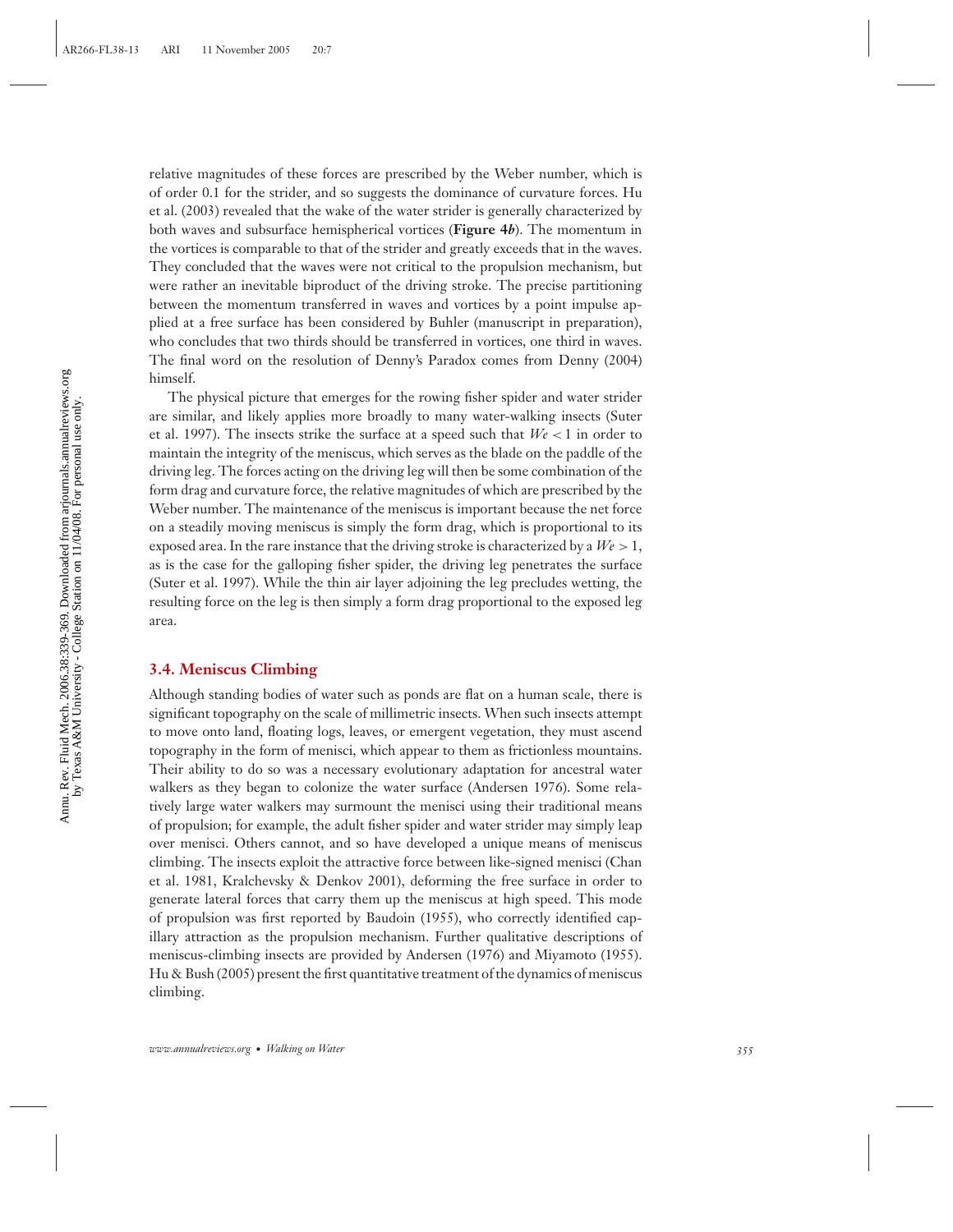Baudoin (1955) pointed out that meniscus climbing is performed by both wetting and nonwetting creatures. Wetting creatures, such as the *Pyrrhalta nymphaeae* larve, are circumscribed by a contact line; consequently, by arching their backs, they generate menisci and an associated lateral surface force that drives them up the meniscus (**Figure 8***a,b*). Their ascent is best rationalized in terms of energetics: if the surface energy they create through arching their backs exceeds the gravitational potential energy gained through their ascent, they will be drawn up the meniscus by capillary

#### **Figure 8**

Meniscus climbing insects generate lateral forces by deflecting the free surface. (*a,b*) Wetting insects such as *Pyrrhalta nymphaeae* larvae are circumscribed by a contact line, and so deform the free surface by arching their backs. (*c*) Nonwetting insects such as *Mesovelia* do so by raising the free surface with their ungues. (d) The deflection of the free surface is indicated by the shadows cast: upward with the front and hind feet, and downward with the middle pair.



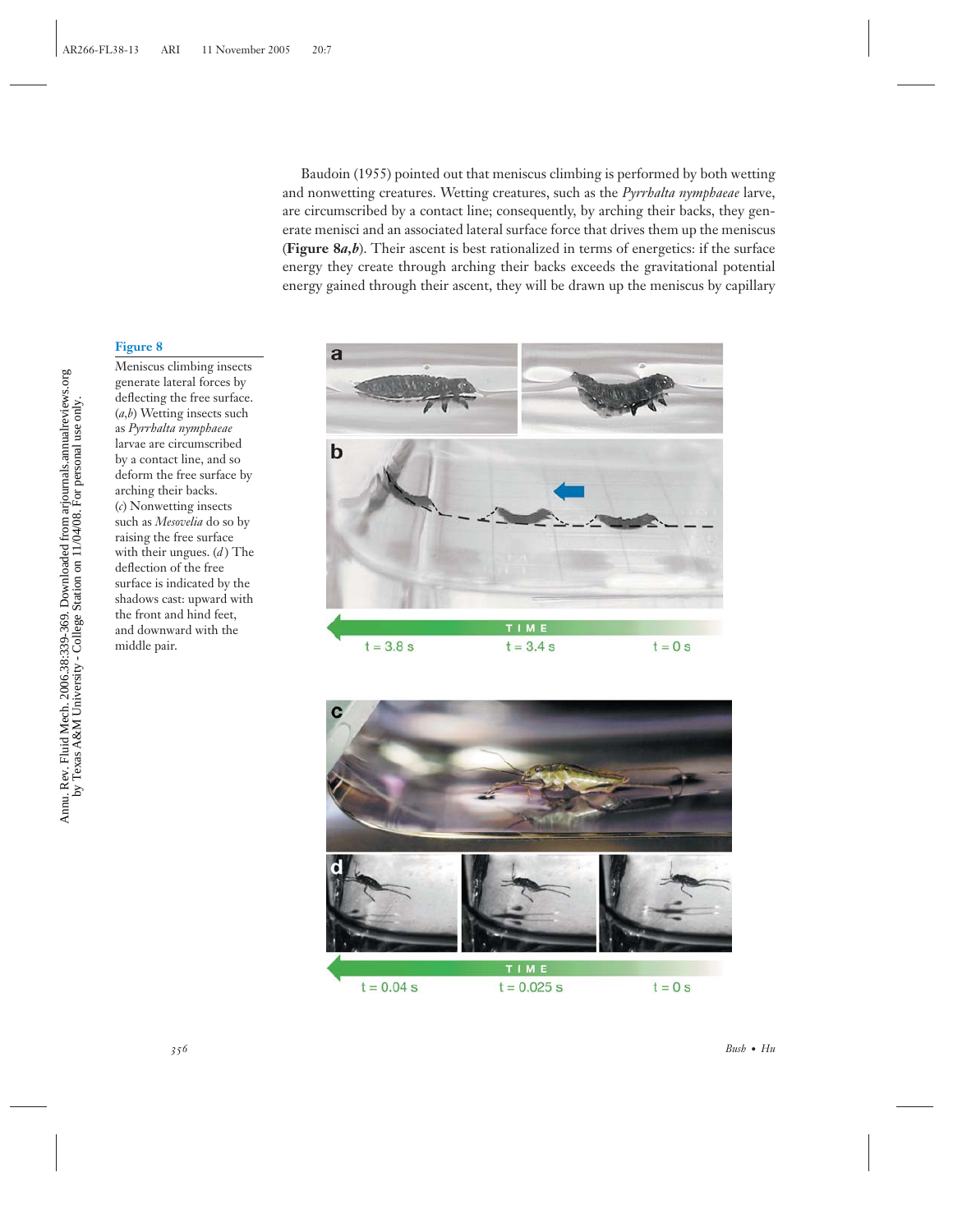forces (Hu & Bush 2005). Baudoin (1955) performed a simple experiment to demonstrate that floating metal rectangles, when arched slightly, will ascend menisci as do wetting climbers.

The manner in which nonwetting insects deform the free surface is not as obvious; however, as described in Section 3.1, a number have developed specialized feet with retractable hydrophilic claws that allow them to clasp the free surface. **Figure 8***c,d* illustrates the posture assumed by *Mesovelia* during the ascent of a meniscus. The insect pulls up with its front legs, thus generating a lateral force that draws it up the meniscus. The torque balance on the insect requires that it pull upward with its hind legs. Finally, the vertical force balance requires that its central pair of legs bear its weight in addition to the vertical forces applied by its front and hind legs. Hu & Bush (2005) applied this simple physical picture to rationalize the ascent rates observed in their experimental study. Both Miyamoto (1955) and Andersen (1976) reported that certain species of insects assume laterally asymmetric, tilted body postures during their ascent of menisci, presumably to maximize the capillary propulsive force.

Finally, we note that capillary attraction is also exploited by some insects, for example *Anurida* (**Figure 1***c*), as a means of mutual attraction on flat surfaces. Deforming the interface by assuming the posture indicated in **Figure 7***a* enables them to attract others over a distance comparable to a capillary length (approximately their body length) and thus stabilize their colony.

# **3.5. Marangoni Propulsion**

Marangoni flows are those forced by surface tension gradients (Scriven & Sternling 1970). Surfactants, such as common soaps, are molecules that find it energetically favorable to reside at the free surface, and act to decrease the local surface tension. The simplest demonstration of a Marangoni flow is the soap boat (**Figure 9***a*). If a small floating object such as a toothpick is placed on a water surface after one end has been dipped in soap, the surface tension at the clean end is greater than at the



#### **Figure 9**

Marangoni propulsion for (*a*) a "soap boat," and (*b*) *Microvelia*. The latter releases a small volume of surfactant; the resulting surface tension gradient propels it forward. In both systems, the surface divergence generated by the surfactant is evident in the clearing of dye from the free surface.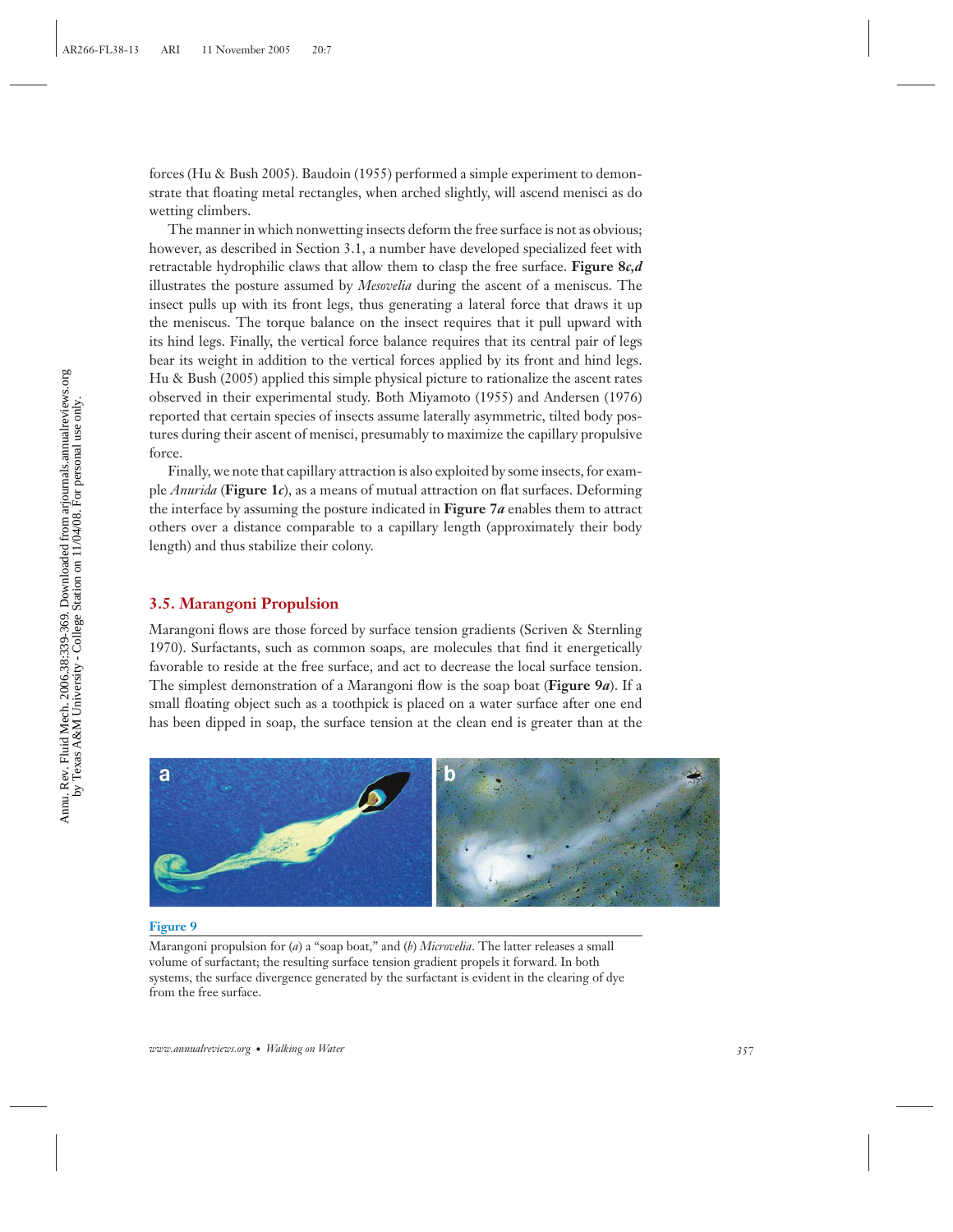soapy end; consequently, it is propelled away from the soap (e.g., Nakata et al. 2005). A similar principle is employed by a number of water walkers.

Marangoni propulsion was first reported by Billard & Bruyant (1905), who observed its use by a terrestrial insect when it accidentally fell onto the water surface. By releasing a surfactant, it was able to propel itself toward and up the meniscus bordering land and return to its preferred terrestrial environment. Marangoni propulsion by the rove beetle has been reported by Betz (2002), and by semiaquatic insects, for example *Microvelia* (**Figure 1***a*) and *Velia* by Linsenmair & Jander (1976) and Andersen (1976). Schildknecht (1976) and others examined the chemical composition of the rove beetle's secreted surfactant and found it had low solubility in water and reduced the surface tension from 72 to 49 dynes/cm. The authors note the characteristic body postures assumed during Marangoni propulsion. Peak speeds during Marangoni propulsion for *Microvelia* are approximately 17 cm/s, or twice the peak walking speed (Andersen 1982). By dusting the water surface with Lycopodium spores, the authors were able to visualize the path taken by the surfactant ejected. In **Figure 9***b*, the surfactant ejected by *Microvelia* clears the initially dyed surface layer. Although the origins of the surfactant are not clear for all creatures, Linsenmair & Jander (1976) note that the fluid in the salivary glands of *Velia* is surface active, and if the rostrum was sealed, no Marangoni propulsion was observed.

Marangoni propulsion by wetting insects is precisely analogous to that of the soap boat: The gradient in the surface tension along the contact line generates a propulsive force. For nonwetting arthropods, the transfer of chemical to kinetic energy is more subtle, as the Marangoni stress must be communicated across the creature's complex surface layer. The body postures assumed and steering method employed during Marangoni propulsion have yet to be rationalized.

## **4. LARGE WATER WALKERS**

#### **4.1. Man**

*"And when the disciples saw him walking on the sea, they were troubled, saying, It is a spirit; and they cried out for fear."*

-Matthew 14:26, King James Version

Barring divine intervention, it is impossible for man to walk on water without the aid of flotation devices, such as those envisaged by Leonardo da Vinci (**Figure 1***g*). As we have seen, the vertical force balance on water walkers requires that their weight be supported by either surface tension or inertial forces associated with their feet slapping the surface. A man of mass  $M = 70$  kg would require feet of perimeter  $P = Mg/\sigma \sim 10$  km to be supported by surface tension. If he relies alternatively on the inertial forces generated by slapping his feet at a mean speed *U*, he would require feet with area  $A = Mg/(\rho U^2)$ . Even generous estimates for  $U \sim 10 \text{ m/s}$ suggest that the area of a human's feet must be of order  $1 \text{ m}^2$  in order for him to walk on water. However, as for all creatures that generate weight support by slapping the surface, thrust generation is not everything: Power generation and stability are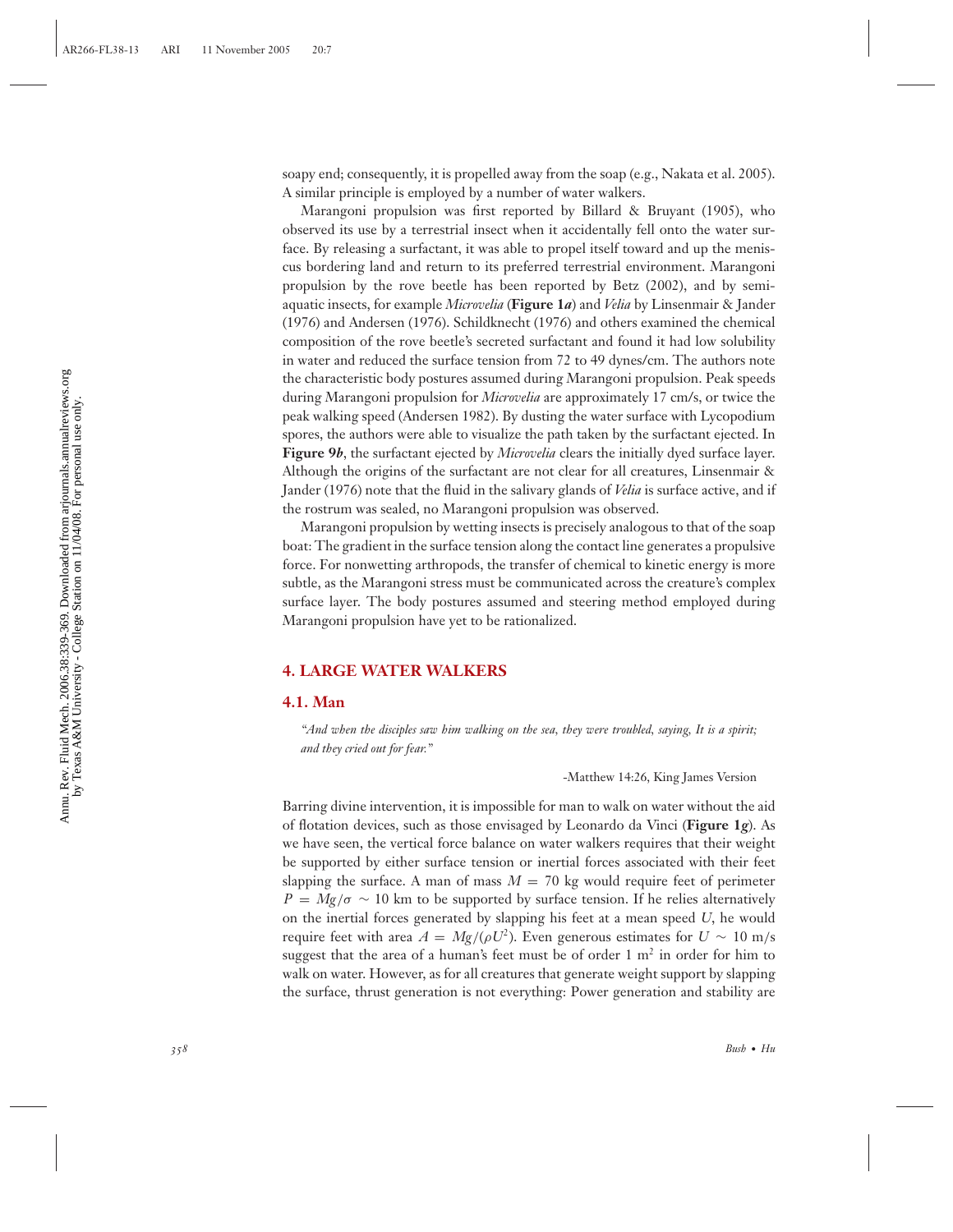primary concerns. Glasheen & McMahon (1996a) estimate that a human would be able to run on water only if he were able to achieve speeds of order 30 m/s, and to produce 15 times the muscle power available to him.

## **4.2. Surface Slapping**

Small anolis lizards and green iguanas run short distances over water (Hsieh & Lauder 2004); however, only the basilisk lizard (**Figure 1***e*) is capable of walking on water from infancy to adulthood. The basilisk lizard's weight ranges from 2 g as hatchlings to over 500 g as adults. Throughout this size range, they are able to sprint across the water surface at speeds of approximately 1.6 m/s. Although comfortable walking on land or swimming beneath the water surface, they have developed the ability to walk on water to avoid aquatic predators (Rand & Marx 1967).

Glasheen & McMahon (1996a) examined the surface locomotion of the basilisk lizard and elucidated their subtle water-walking technique. The authors characterized the driving stroke in terms of three distinct phases: slap, stroke, and recovery (**Figure 4***a*). The slapping phase is marked by the vertical impact of their driving foot on the water surface and an associated vertical reaction force. In the stroke phase, their fanned feet generate a deep cavity, against the back of which they push. The associated propulsive force thus results from combined form drag, added mass, and hydrostatic forces. The authors also demonstrate that a critical requirement for their successful surface propulsion is that the lizard be able to retract its foot before the collapse of the air cavity; if not, the resulting downward force on the driving leg will drag it under. While smaller lizards can initiate their water walking from within the water, older, larger, more sluggish lizards must get a running start from land (Rand & Marx 1967). Glasheen & McMahon (1996) rationalized this dependence by considering the lizards' anatomical and kinematic allometry. They predicted that 2-g lizards can generate more than twice the force required for weight support, whereas 200-g lizards can barely support their weight.

The model of Glasheen & McMahon (1996a,b) was based on an accompanying series of experiments of vertical impacts of discs on a free surface (Glasheen & McMahon 1996c). Hsieh (2003) notes that the topology of the driving stroke is significantly more complex and provides a detailed kinematic description thereof. This study was built upon by Hsieh & Lauder (2004), who elucidated the form of the flows generated by the driving stroke through three-dimensional digital particle image velocimetry. Their study demonstrates that substantial weight support is generated during the slap and stroke phases, whereas the principal forward thrust is generated during the stroke phase. Their flow visualization demonstrates that the lizard transfers momentum to the underlying fluid in the form of vortex rings that translate backward and downward (**Figure 4***a*).

The dynamics of other large water walkers have received very little attention. The ability of paddling ducklings to avoid wave drag by hydroplaning along the surface has been demonstrated by Aigeldinger & Fish (1995). Various waterfowl can sprint across the surface by vigorous slapping of the surface; some shorebirds do so to prepare for takeoff, using their wings to generate lift as needed. The Western Grebe (**Figure 1***f* )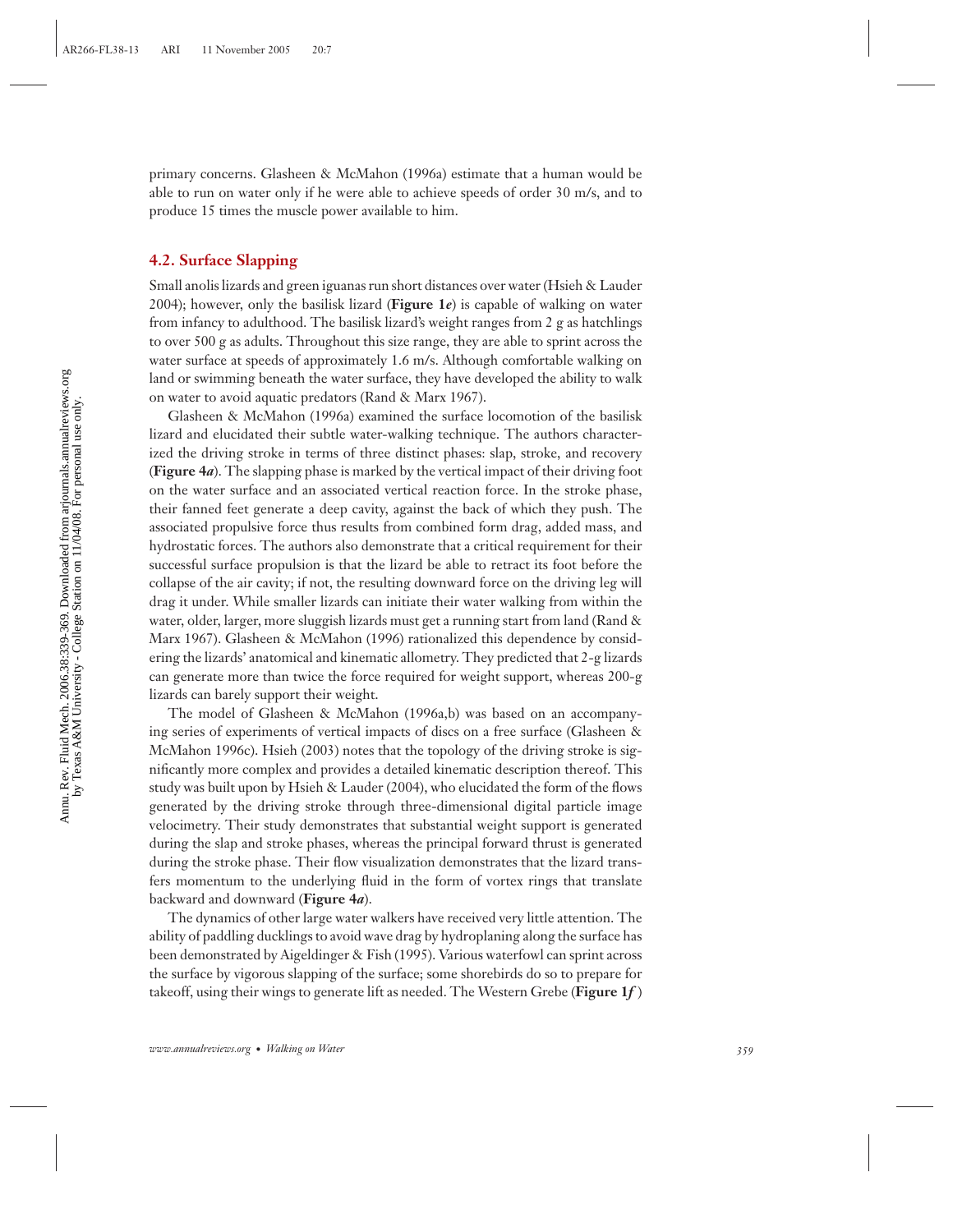sprints across water without using its wings as part of its elaborate mating ritual (Nuechterlein & Storer 1982). Steamer ducks propel themselves along the surface by slapping with both their feet and wings (Livezey & Humphrey 1983).

#### **4.3. Tail Walking**

If one defines walking on water as propelling oneself at the surface with the bulk of one's body above the water, then the largest water walkers are mammals, specifically dolphins. By vigorously flapping their tails back and forth, dolphins can propel themselves along the free surface with only their tails submerged (Lang 1966; **Figure 1***h*). In general, living creatures can generate forces proportional to their cross-sectional areas, or body size squared, *L*<sup>2</sup> (Alexander 1985, McMahon & Bonner 1985). To tail walk, a creature must generate a force equal to its weight, which necessarily scales as  $L^3$ . As the ratio of force to weight thus scales as  $1/L$ , one expects tail walking to be easier for smaller swimmers. However, tail walking has only been observed in swimmers with characterisic length of 1–3 m.

Balancing a rod on one's finger can be achieved more easily for long than short rods. Stabilizing a vertical rod by applied vertical or horizontal periodic motions is a generic problem in classical mechanics. For vertical oscillations of a rod of length *L* with displacement  $\gamma$  cos  $\omega t$ , the stick is stable when  $\omega < (2gL)^{1/2}/\gamma$  (Stephenson 1908). Acheson & Mullin (1993) examined theoretically and experimentally the stability of an inverted pendulum consisting of N rods subjected to vertical forcing at its base. Stability of a rod shaken horizontally requires feedback between the rod and driver, that is, slow variation of the forcing amplitude or frequency; nevertheless, stability is more easily achieved for long rods. By analogy, one expects that stable tail walking is more readily achieved for large swimmers. Thus, one might justify the finite size range of tail-walking creatures: The force balance requires that they be small, whereas stability requires that they be large.

## **5. DISCUSSION**

Our review is confined to a discussion of various modes of propulsion at the interface. Considering the broader role of capillary effects in surface-dwelling arthropods raises countless new questions. For example, both waves and Marangoni effects are used for communication at the free surface. Although generally an inevitable consequence of their motion at the surface, a number of creatures use waves more creatively. The whirligig beetle is preceeded by a field of capillary waves that enable it to locate prey via echolocation (Tucker 1969). The fisher spider can detect prey by way of the waves generated by the prey as it struggles to free itself from the interface (Bleckmann 1985). The male water strider generates surface wave signals with frequency 80–90 Hz to identify its sex to prospective partners, thus eliminating the need for visual contact (Stimson Wilcox 1979). Surfactant may also play a role in sexual attraction for certain water-walking arthropods. The male fisher spider finds females by following the pheromone-rich trail left in their wake (Roland & Rovner 1983). Cheng & Roussis (1998) demonstrate that certain male water-walking insects eject a small volume of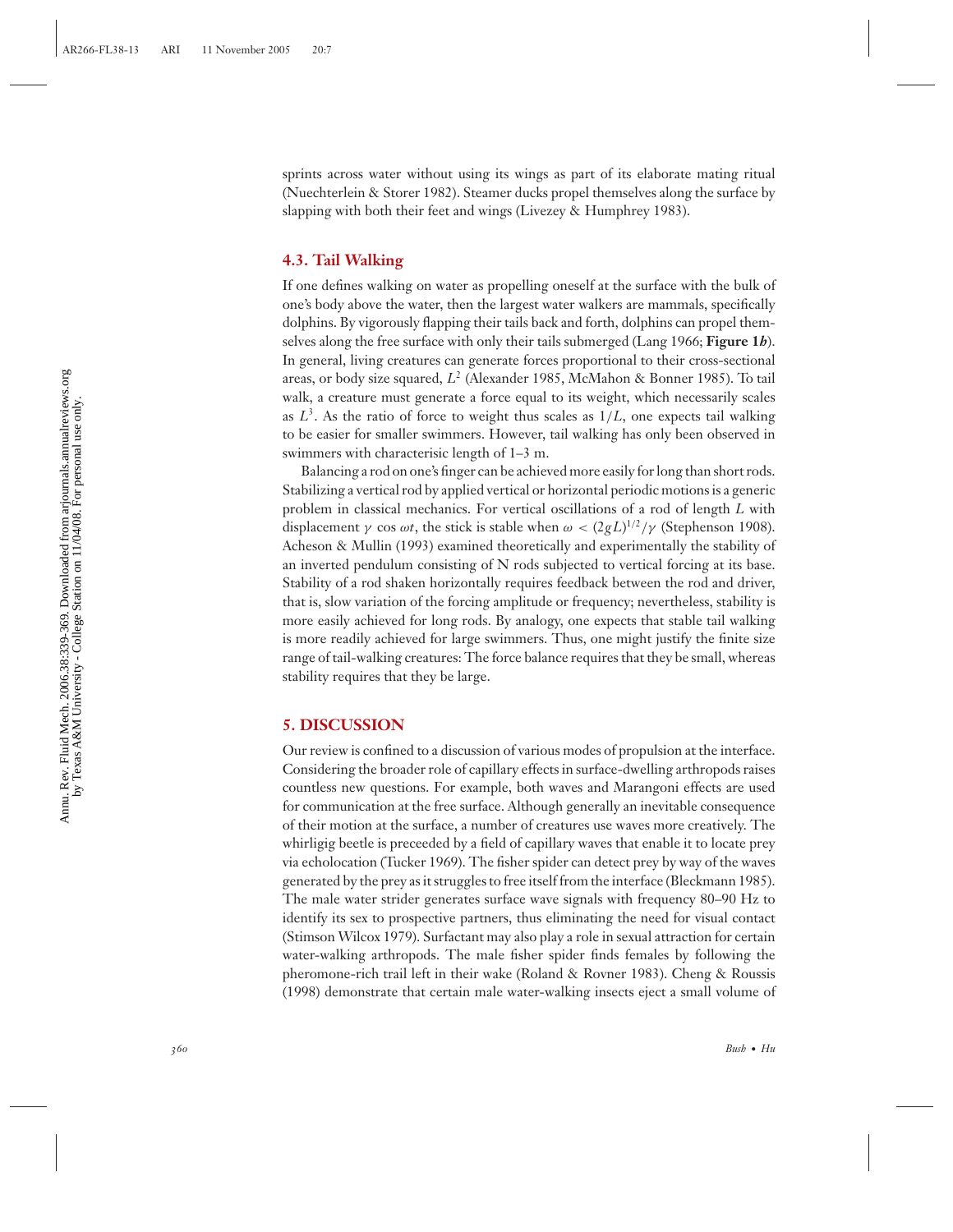lipids containing pheromones that spreads at a characteristic rate of 10 cm/s and serves to attract females. The use of similar chemical signaling in the seafaring water strider has been examined by Tsoukatou et al. (2001), and was proposed as a means by which adults find one another to mate in the open ocean.

Collective motion is also possible at the free surface. Because ants are generally wetting, they struggle to move on the water surface; nevertheless, certain ants have developed a novel means to migrate in times of flood (Tschinkel & Howard 1983). The entire colony flees its mound and binds together in a spherical ball of ants that may be as large as a basketball. The ant ball floats at the surface, partially submerged; however, by maintaining a state of constant motion, the colony generates angular motion of the ball that prevents any of its members from drowning.

As engineers become ever more interested in the manufacture of micro- and nanoscale devices that operate at scales dominated by capillary effects, much may be learned from the natural world. For example, those involved in the design of water-repellant surfaces or submersible water-proof bodies would benefit from careful consideration of the natural coatings of water-walking arthropods (Crisp 1950, Thorpe & Crisp 1949). It is noteworthy that the same physical mechanism employed by meniscus-climbing insects, specifically capillary attraction between floating bodies, has been used to create self-assembling structures on a micro- and nanoscale (Whitesides & Gryzbowski 2002). Biomimetics, the development of machines based on living organisms, may now draw upon new lightweight materials and advances in robotics, and seems poised to move into the world of water walkers. The first waterwalking robots, designed to mimic the water strider (Hu et al. 2003, Sitti 2005), were recently constructed.

It is valuable to place the locomotion of water-walking creatures in context with that of terrestrial creatures, swimmers, and fliers, and so contribute to the emerging integrative view of biolocomotion (Dickinson et al. 1999). First, rationalizing the propulsion of water-walking creatures through consideration of the momentum transferred in their wake was only recently attempted, by Hu et al. (2003) for the water strider and Hsieh & Lauder (2004) for the basilisk lizard (Dickinson 2003). Second, the motion of water walkers is marked by the transfer between strain energies of the creature, kinetic and gravitational energies of the creature and its fluid environment, and the surface energy of the deformed interface. The gravitational potential energy of the deformed interface is used by large water walkers such as the basilisk lizard. The surface energy generated by deforming the free surface is critical in the weight bearing and propulsion of water-walking arthropods. Indeed, quantifying the energy transfer between the creature, fluid, and interface would be an extremely valuable undertaking. It is presumably the complexity of this cycle that makes characterizing the energetics of water-walking creatures more difficult than that of terrestrial creatures, birds, and fish (Rayner 1982, Taylor & Heglund 1982).

Studies of locomotion on land have addressed the issue of stability: For what gaits is a walking animal stable? Studies of land creatures have distinguished between static and dynamic stability (Full et al. 2002). Small insects generally maintain static stability during both standing and walking by keeping their center of mass between their supporting feet. In order to maintain static stability, insects must keep at least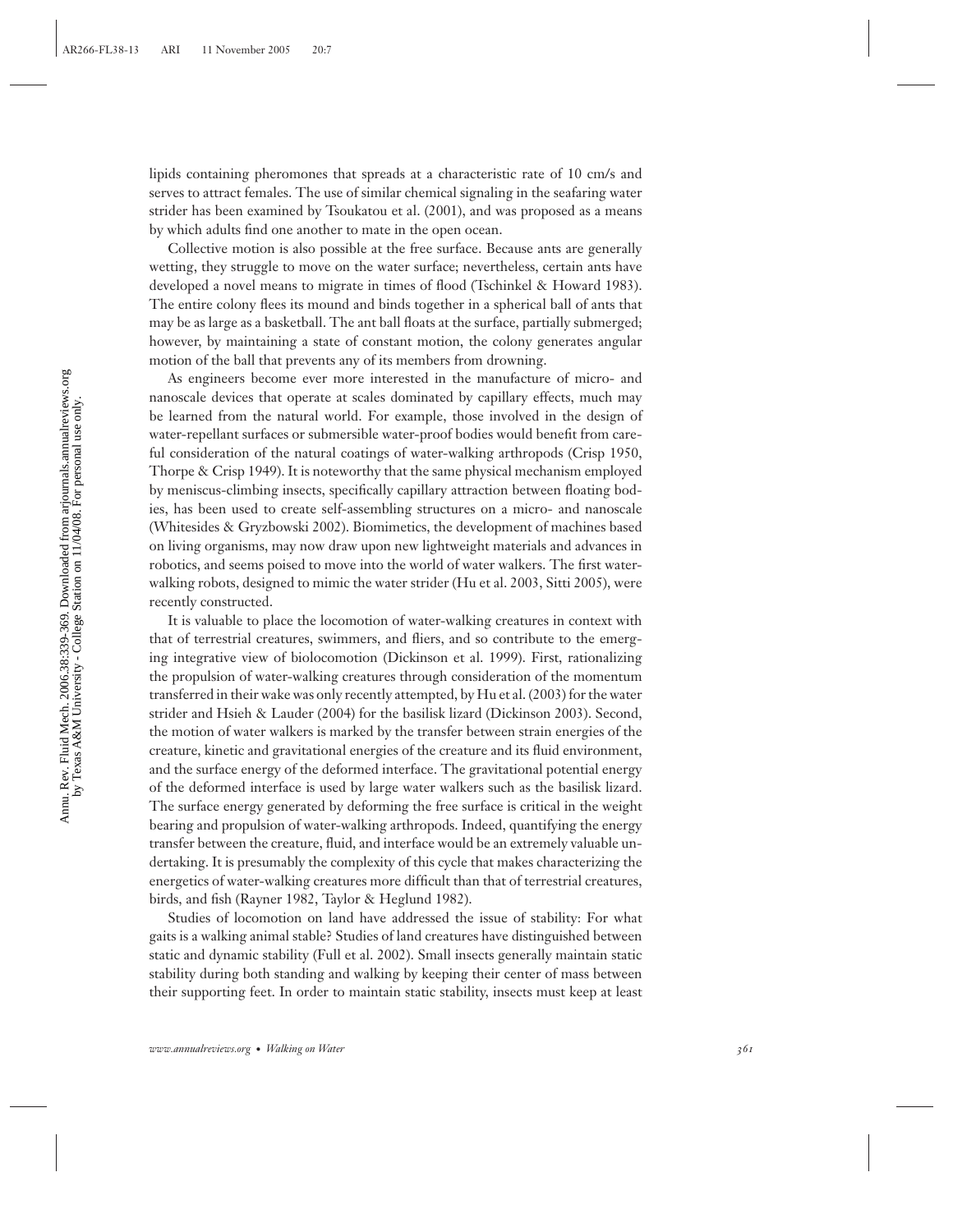three of their six legs on the ground at all times; it is thus that most hexapod insects use the alternating tripod gait. Larger creatures often have an airborne phase in which they are statically unstable. Small and large creatures alike maintain dynamic stability by pushing, often laterally, with their leg tips (Full et al. 2002). Ting et al. (1994) show that cockroaches utilize both static and dynamic stability. Dynamic stability is often used when the creatures must travel over rough terrain in which footholds are scarce. There has been recent interest in understanding the stability of a creature's propulsion on yielding surfaces such as sand (Kerdok et al. 2002, Lejeune et al. 1998), but little has been done toward characterizing the stability of water-walking creatures. Water-walking insects (e.g., *Microvelia* and *Mesovelia*) generally keep three legs on the water surface at all times in order to maintain static stability. The exception is the water strider, which generally keeps its pairs of front and hind leg tips on the water surface while its middle legs row. The study of Hsieh & Lauder (2004) demonstrated that, as for terrestrial insects and fish, lateral forces generated by the driving stroke may play a critical role in the lizard's stability and maneuverability.

We hope that this review has raised a number of fundamental fluid mechanics problems. Suter et al. (1997) presented the important physical picture of water-walking insects using their menisci as blades. Although one expects the integrity of the meniscus to be maintained provided *We* < 1, it would be valuable to develop a theoretical rationale for the dependence of the hydrodynamic drag on *Re* and *We* reported by Suter et al. (1997). While we have here attempted to assess the relative magnitudes of the force components acting on the driving legs of water walkers via simple scaling arguments, the problem is a complex one that deserves more rigorous treatment. How precisely is momentum transferred across the interface, and how are vortices shed by water walkers? It seems clear that the mechanism is quite different for creatures large and small, in the latter case being dominated by surface tension. Is the maneuverability of water walkers influenced by the details of the vortex shedding, as is the case for fish (Triantafyllou et al. 2000)?

Are there really no low *Re* water walkers; if not, can this absence be rationalized via Baudoin's simple scaling argument? How do the wetting properties of water-walking insects contribute to their life on and beneath the water surface? We have seen that some nonwetting insects are able to survive dunkings by virtue of the thin air layer that accompanies them when they are submerged. Other insects have variable wetting properties that contribute critically to their stability on the surface, or enable them to ascend menisci, or leap vertically off the free surface. Further elicidating the nature of the interaction between the free surface and the hair covering on water-walking arthropods would be of particular interest (Bico et al. 2004, Crisp 1950). Finally, although much work has been done on the static stability of floating bodies (e.g., Erdos et al. 1992), it would be valuable to consider the influence of variable wetting properties on the static and dynamic stability of floating bodies small relative to the capillary length.

The authors hope to have shared their enthusiasm for this exciting field of research, to date left largely unexplored by fluid dynamicists. In addition to providing a review of previous work, we hope to have given some indication of the vast range of fluid mechanics problems arising through the consideration of water-walking creatures.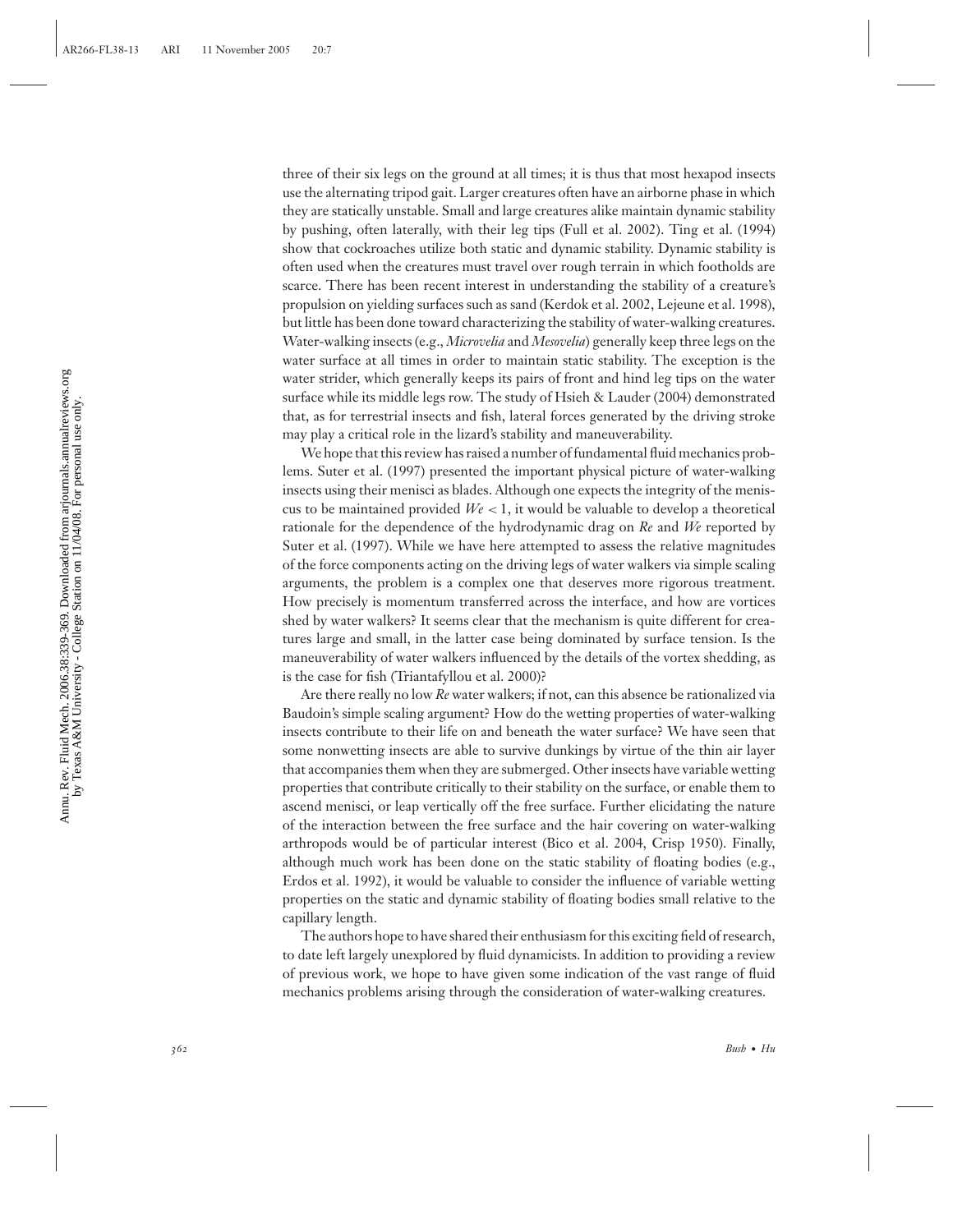## **ACKNOWLEDGMENTS**

JWMB gratefully acknowledges the financial support of the NSF through Career Grant CTS-0130465. DLH acknowledges the financial support of an NSF graduate research fellowship.

## LITERATURE CITED

Acheson DJ, Mullin T. 1993. Upside-down pendulums. *Nature* 366:215–16

- Aigeldinger TL, Fish EF. 1995. Hydroplaning by ducklings: overcoming limitations to swimming at the water surface. *J. Exp. Biol.* 198:1567–74
- Alben S, Shelley M, Zhang J. 2002. Drag reduction through self-similar bending of a flexible body. *Nature* 420:479–81
- Aldrovandi U. 1618. *Historiam Naturalem de Animalibus Insectis Libri Septem*. Franckfurt: Pauli Jacobi
- Alexander RM. 1985. The maximum forces exerted by animals. *J. Exp. Biol.* 115:231– 38
- Alexander RM. 2002. *Nature's Flyers*. Baltimore, MD: Johns Hopkins Univ. Press
- Alexander RM. 2003. *Principles of Animal Locomotion*. Princeton, NJ: Princeton Univ. Press
- Andersen NM. 1976. A comparative study of locomotion on the water surface in semiaquatic bugs (Insects, Hemiptera, Gerromorpha).*Vidensk. Meddr. Dan. Naturhist. Foren.* 139:337–96
- Andersen NM. 1982.*The Semiaquatic Bugs*(*Hemiptera*, *Gerromorpha*)*: Phylogeny*,*Adaptations*, *Biogeography and Classification*. Klampenborg, Den.: Scand. Sci.
- Andersen NM. 1995. Fine structure of the body hair layers and morphology of the spiracles of semiaquatic bugs in relation to life on the water surface. *Vidensk. Meddr. Dansk. Naturh. Foren.* 140:7–37
- Andersen NM, Cheng L. 2004. The marine insect *Halobates* (Heteroptera: Gerridae): biology, adaptations, distribution, and phylogeny. *Oceanogr*. *Mar. Biol. Annu. Rev.* 42:119–80
- Andersen NM, Polhemus JT. 1976. Water striders (Hemiptera: Gerridae, Vellidae, etc.). In *Marine Insects,* ed. L Chang, pp. 187–224. Amsterdam: North-Holland
- Bartell FE, Purcell WR, Dodd CG. 1948. The measurement of effective pore size and of the water-repellency of tightly woven textiles. *Faraday Soc. Disc.* 3:257–64
- Baudoin R. 1955. La physico-chimie des surfaces dans la vie des Arthropodes aeriens des miroirs d'eau, des rivages marins et lacustres et de la zone intercotidale. *Bull. Biol. Fr. Belg.* 89:16–164
- Betz O. 2002. Performance and adaptive value of tarsal morphology in rove beetles of the genus *Stenus* (Coleoptera, Staphylinidae). *J. Exp. Biol.* 205:1097–113
- Bico J, Thiele U, Quéré D. 2002 Wetting of textured surface. *Colloids Surf. A.* 206:41– 46
- Bico J, Roman B, Moulin L, Boudaoud A. 2004. Elastocapillary coalescence in wet hair. *Nature* 432:690

Biewener AA. 2003. *Animal Locomotion*. Oxford: Oxford Univ. Press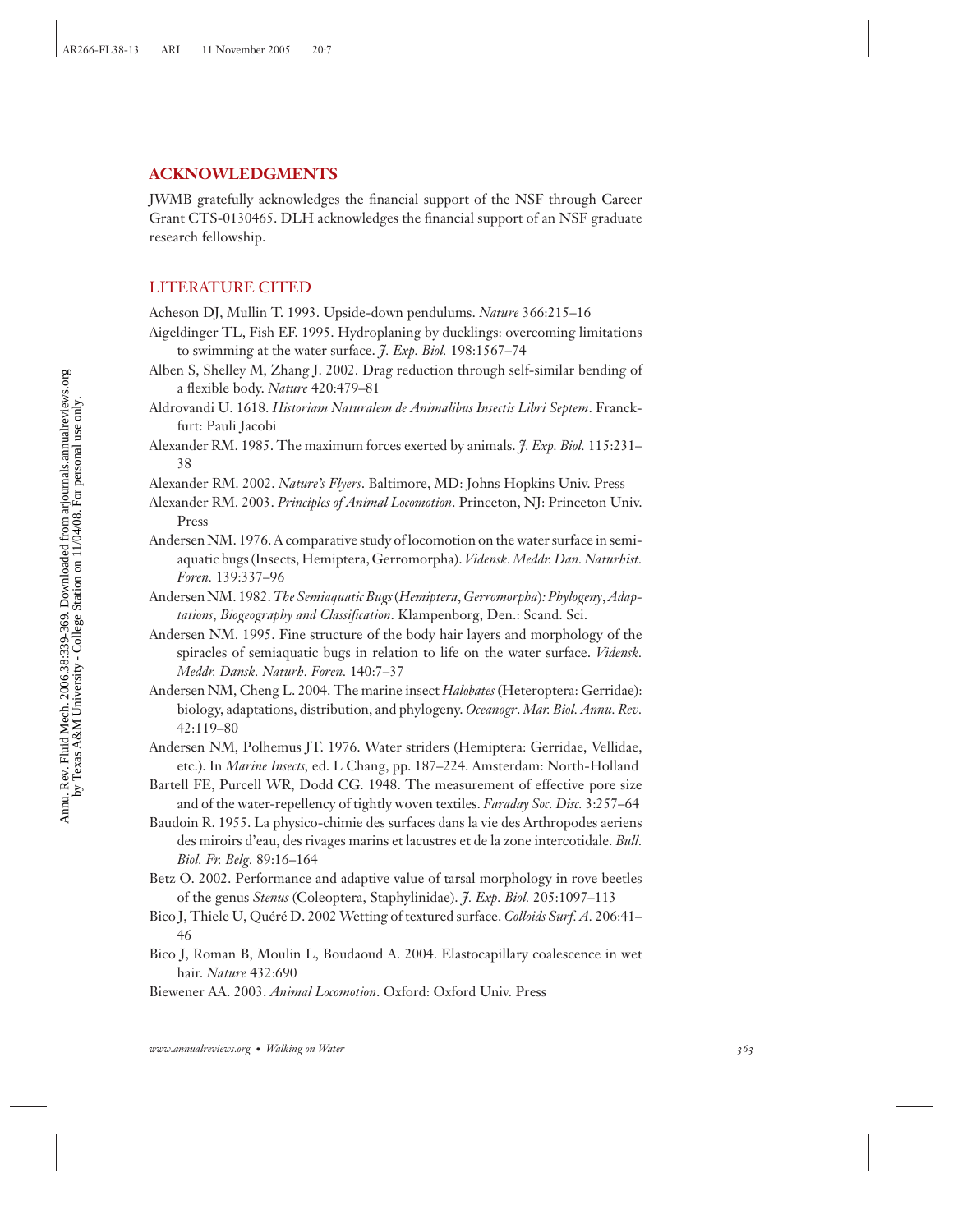- Billard G, Bruylant C. 1905. Sur un mode particulier de locomotion de certains stenus. *C. R. Soc. Biol.* 59:102
- Bleckmann H. 1985. Discrimination between prey and non-prey wave signals in the fishing spider *Dolomedes triton* (*Pisauridae*). In *Acoustic and Vibrational Communication in Insects*, ed. K Kalmring, N Elsner, pp. 215–22. Berlin: Paul Parey
- Bowdan E. 1978. Walking and rowing in the water strider, *Gerris remigis*. *J. Comp. Physiol.* 123:43–49
- Brinkhurst RO. 1960. Studies on the functional morphology of *Gerris najas* DeGeer (Hem. Het. Gerridae). *Proc. Zool. Soc. London* 133:531–39
- Brocher F. 1910. Les phénomènes capillaires, leur importance dans la biologie aquatique. *Ann. Biol. Lacustre* 4:89–139
- Bush JWM. 2005 Video webpage. **http://www-math.mit.edu/bush/video.htm.**
- Bush JWM, Hu DL. 2005. Walking on water. In *Multimedia Fluid Mechanics CD-ROM*, ed. GM Homsy. Cambridge, UK: Cambridge Univ. Press
- Cassie ABD, Baxter S. 1945. Large contact angles of plant and animal surfaces. *Nature.* 155:21–22
- Chan DYC, Henry JD Jr, White LR. 1981. The interaction of colloidal particles collected at fluid interfaces. *J. Colloid Interface Sci*. 79:410–18
- Cheng L. 1973. Marine and freshwater skaters: differences in surface fine structures. *Nature* 242:132–33
- Cheng L, Pitman RL. 2002. Mass oviposition and egg development of the ocean skater *Halobates sobrinus* (Heteroptera: Gerridae). *Pacific Sci.* 6(4):441–45
- Cheng L, Roussis V. 1998. Sex attractant in the marine insect *Trochopus plumbeus* (Heteroptera: Veliidae): a preliminary report. *Mar. Ecol. Prog. Ser*. 170:283–86
- Crisp DJ. 1950. The stability of structures at a fluid interface. *Trans. Faraday Soc.* 46:228–35
- Daniel T. 1984. Unsteady aspects of aquatic locomotion. *Am. Zool.* 24:121–34
- Darnhofer-Demar B. 1969. Zur Fortbewegung des Wasserläufers Gerris lacustris L. auf des Wasseroberfläche. Zool. Anz. Suppl. 32:430-39
- de Gennes P-G, Quéré D, Brochard-Wyart F, Reisinger A. 2002. *Capillarity and Wetting Phenomena: Drops, Bubbles, Pearls and Waves*. Paris: Springer-Verlag
- Denny MW. 1993. *Air and Water: The Biology and Physics of Life's Media*. Princeton: Princeton Univ. Press
- Denny MW. 2004. Paradox lost: answers and questions about walking on water. *J. Exp. Biol.* 207:1601–6
- Deshefy G. 1981.''Sailing" behaviour in the fishing spider, *Dolomedes triton* (Walckenaer). *Anim. Behav.* 29:965–66
- Dickinson MH. 2003. Animal locomotion: how to walk on water. *Nature* 424:621–22
- Dickinson MH, Farley CT, Full RJ, Koehl MAR, Kram R, Lehman S. 2000. How animals move: an integrative view. *Science* 288:100–6
- Dickinson MH, Lehmann FO, Sane S. 1999. Wing rotation and the aerodynamic basis of insect flight. *Science* 284:1954–60
- Drucker EG, Lauder GV. 1999. Locomotor forces on a swimming fish: threedimensional vortex wake dynamics quantified using digital particle image velocimetry. *J. Exp. Biol.* 202:2393–412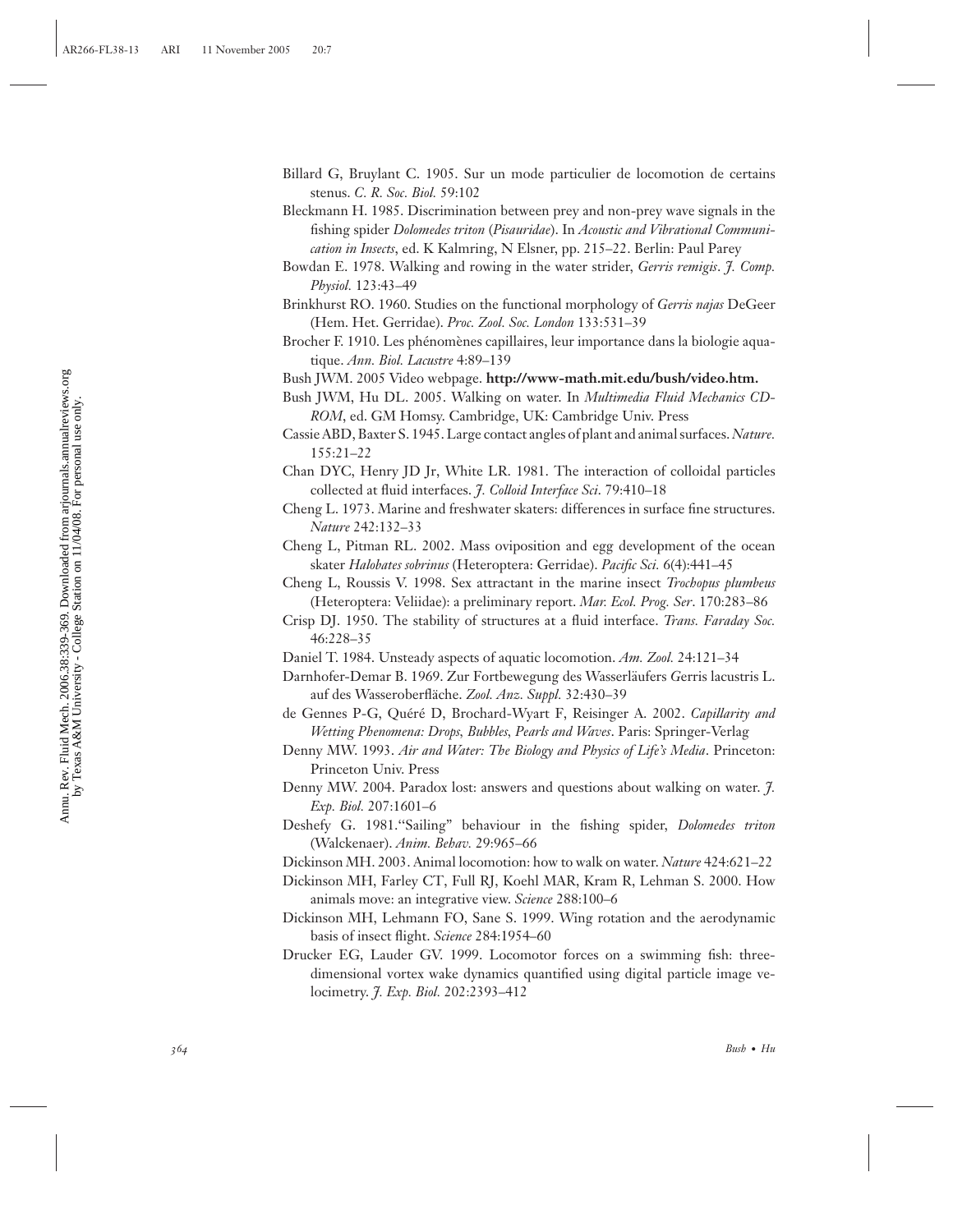- Dufour L. 1833. Recherches Anatomiques et Physiologiques sur les Hémiptères, Accom*pagn´ees de Consid`erations Relatives `a l'Histoire Naturelle et `a la Classification de ces Insectes*, pp. 12, 68–74. Paris: Impr. Bachelier
- Erdos P, Schibler G, Herndon RC. 1992. Floating equilibrium of symmetrical objects and the breaking of symmetry. Part 1: prisms. *Am. J. Phys.* 60:335–45
- Fish FE. 1982. Aerobic energetics of surface swimming in the muskrat Ondatra zibethicus. *Physiol. Zool.* 55:180–89
- Fish FE, Baudinette RV. 1999. Energetics of locomotion by the Australian water rat (*Hydromys chrysogaster*): a comparison of swimming and running in a semi-aquatic mammal. *J. Exp. Biol.* 202:353–63
- Full RJ, Kubow T, Schmitt J, Holmes P, Koditschek D. 2002. Quantifying dynamic stability and maneuverability in legged locomotion.*Integr. Comp. Biol.* 42:149–57
- Gao XF, Jiang L. 2004. Water-repellant legs of water striders. *Nature* 432:36
- Glasheen JW, McMahon TA. 1996a. A hydrodynamic model of locomotion in the basilisk lizard. *Nature* 380:340–42
- Glasheen JW, McMahon TA. 1996b. Size dependence of water-running ability in basilisk lizards. *J. Exp. Biol.* 199:2611–18
- Glasheen JW, McMahon TA. 1996c. Vertical water entry of disks at low Froude numbers. *Phys. Fluids* 8(8):2078–85
- Gorb S, Barth F. 1994. Locomotor behaviour during prey-capture of a fishing spider, *Dolomedes plantarius* (Araneae: Aranidae): galloping and stopping. *J. Arachnol.* 22:89–93
- Hebets EA, Chapman RF. 2000. Surviving the flood: plastron respiration in the nontracheate arthropod *Phrynus marginemaculatus* (Amblypygi; Arachnida). *J. Insect Phys.* 46:13–19
- Havelock TH. 1966. *Collected Papers of Sir Thomas Havelock on Hydrodynamics, ed. C Wigley*. Washington, DC: Off. Nav. Res.
- Hill A. 1950. The dimensions of animals and their muscular dynamics. *Sci. Prog.* 38:209–30
- Hopkin SP. 1997. *Biology of the Springtails (Insecta: Collembola*). Oxford, NY: Oxford Univ. Press
- Hsieh ST. 2003. Three-dimensional hindlimb kinematics of water running in the plumed basilisk lizard (*Basiliscus plumifrons*). *J. Exp. Biol.* 206:4363–77
- Hsieh ST, Lauder G. 2004. Running on water: three-dimensional force generation by basilisk lizards. *Proc. Natl. Acad. Sci. USA* 101:16784–88
- Hu DL. 2005 *The hydrodynamics of water-walking insects.* PhD thesis. Mass. Inst. Tech.
- Hu DL, Bush JWM. 2005a. Meniscus-climbing insects. *Nature*. In press
- Hu DL, Chan B, Bush JWM. 2003. The hydrodynamics of water strider locomotion. *Nature* 424:663–66
- Humphrey J. 1987. Fluid mechanical constraints on spider ballooning. *Oecologia* 73:469–77
- Hungerford HB. 1919. The biology and ecology of aquatic semiaquatic Hemiptera. *Kans. Univ. Sci. Bull.* 11:3–328
- Hunter P. 2003. Sizing up nature's denizens. *Scientist* 17(19):18–20
- Imms AD. 1906. *Anurida* (*a springtail* ). *LMBC Mem. XIII Typical British Marine Plants and Animals.* London: Williams & Norgate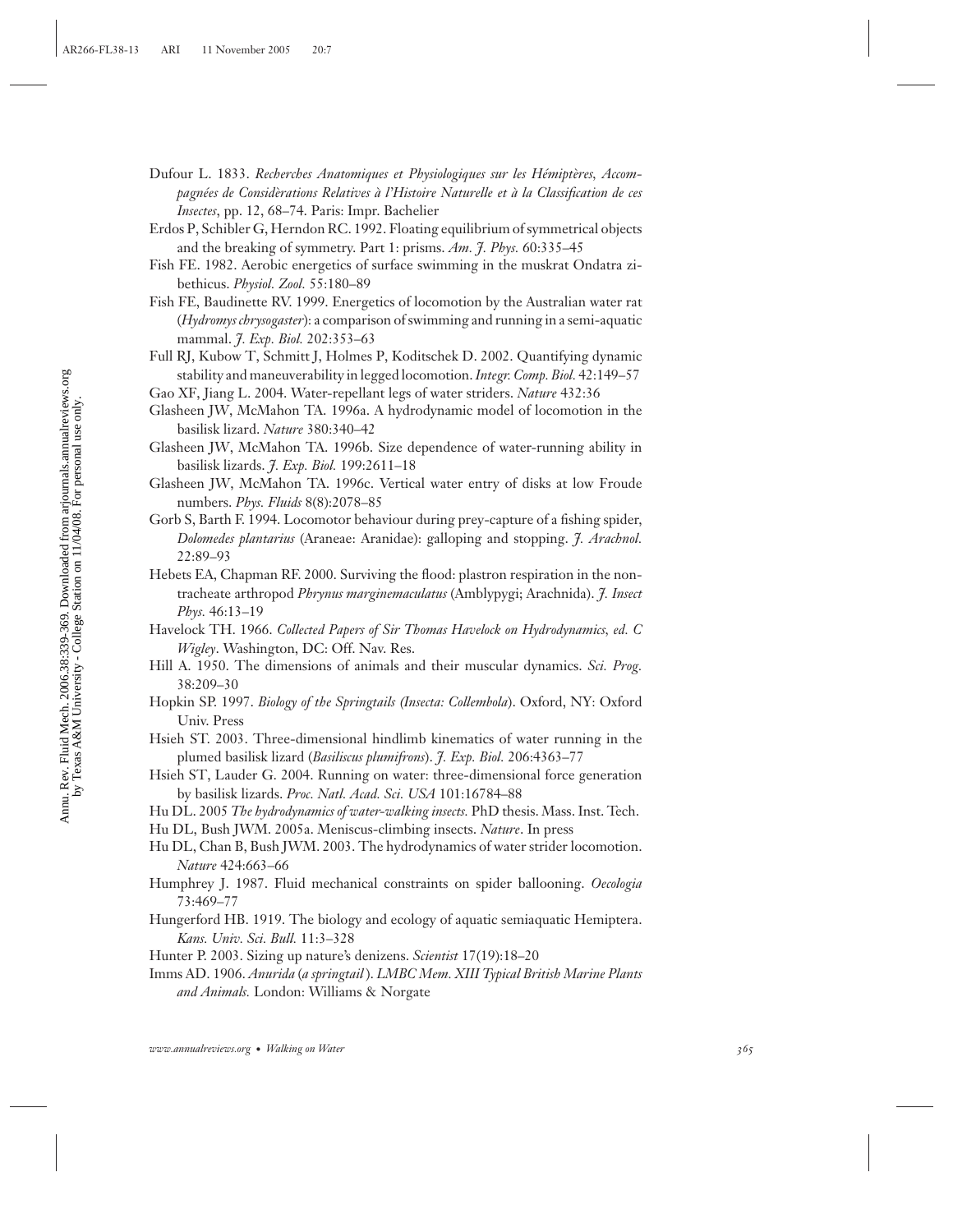- Janssens F. 2005. *Checklist of the Collembola of the world: note on the morphology and origin of the foot of the Collembola.* **http://www.Collembola.org/publicat/unguis.htm**
- Keller J. 1998. Surface tension force on a partly submerged body. *Phys. Fluids* 10:3009– 10
- Kerdok AE, Biewener AA, McMahon TA, Weyand PG, Herr HM. 2002. Energetics and mechanics of human running on surfaces of different stiffnesses. *J. Appl. Physiol.* 92(2):469–78
- Kokshaysky NV. 1979. Tracing the wake of a flying bird. *Nature* 269:146–48
- Kralchevsky PA, Denkov DN. 2001. Capillary forces and structuring in layers of colloid particles. *Curr. Opin. Colloid Interface Sci.* 6:383–401
- Lang TG. 1966. Hydrodynamic analysis of cetacean performance. In *Whales, Dolphins, and Porpoises*, ed. KS Norris, pp. 410–32. Berkeley, CA: Univ. Calif. Press
- Lejeune TM, Willems PA, Heglund NC. 1998. Mechanics and energetics of human locomotion on sand. *J. Exp. Biol.* 201:2071–80
- Levich VG, Krylov VS. 1969. Surface-tension-driven phenomena. *Annu. Rev. Fluid Mech.* 1:293–316
- Li J, Hesse M, Ziegler J, Woods AW. 2005. An arbitrary Lagrangian Eulerian method for moving-boundary problems and its application to jumping over water. *J. Comput. Phys.* 208:289–314
- Lighthill J. 1970. Aquatic animal propulsion of high hydromechanical efficiency. *J. Fluid Mech.* 44:265–301
- Lighthill J. 1975. *Mathematical Biofluiddynamics*. Philadelphia: SIAM
- Lighthill J. 1979. *Waves in Fluids.* Cambridge, UK: Cambridge Univ. Press
- Linden PF, Turner JS. 2004. Optimal vortex rings and aquatic propulsion mechanisms. *Proc. R. Soc. London Ser. B* 271:647–53
- Linsenmair K, Jander R. 1976. Das 'entspannungsschwimmen' von *Velia* and *Stenus*. *Naturwissenschaften* 50:231
- Livezey BC, Humphrey PS. 1983. Mechanics of steaming in Steamer-ducks. *Auk* 100:485–88
- Mansfield EH, Sepangi HR, Eastwood EA. 1997. Equilibrium and mutual attraction or repulsion of objects supported by surface tension. *Philos. Trans. R. Soc. London Ser. A* 355:869–919
- McAlister W. 1959. The diving and surface-walking behaviour of *Dolomedes triton sexpunctatus* (Araneae: Pisauridae). *Anim. Behav.* 8:109–11
- McHenry MJ, Azizi E, Strother J. 2003. The hydrodynamics of locomotion at intermediate Reynolds numbers: undulatory swimming in ascidian larvae (*Botrylloides* sp.) *J. Exp. Biol.* 206:327–43
- McMahon TA, Bonner JT. 1985. *On Size and Life.* New York: Stockholm: Sci. Am. Libr.
- Milgram JH. 1998. Fluid mechanics for sailing vessel design. *Annu. Rev. Fluid Mech.* 30:613–13
- Miyamoto S. 1955. On a special mode of locomotion utilizing surface tension at the water-edge in some semiaquatic insects. *Kontyû* 23:45–52
- Nakata S, Doi Y, Kitahata H. 2005. Synchronized sailing of two camphor boats in polygonal chambers. *J. Phys. Chem. B* 109:1798–802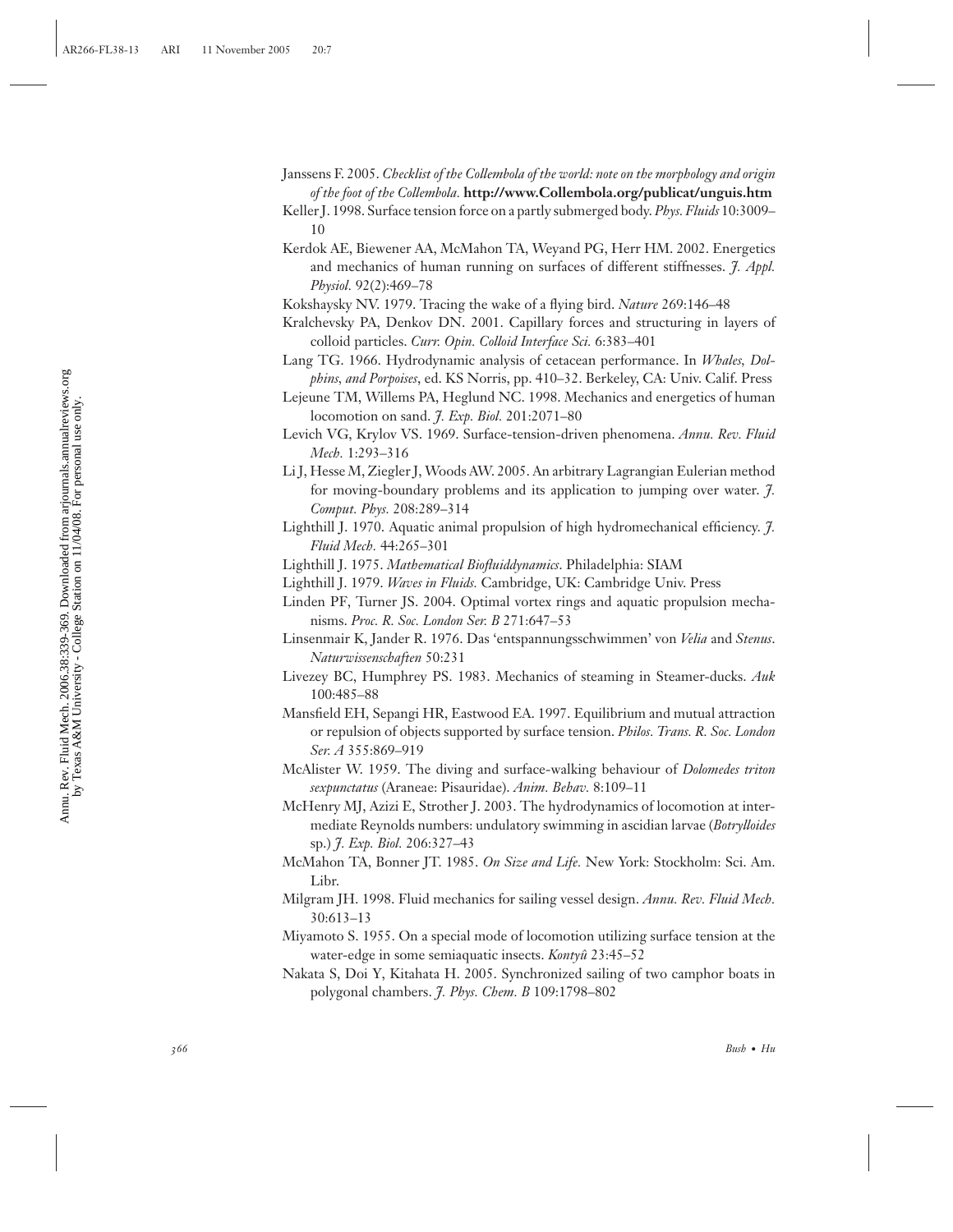- Noble-Nesbitt J. 1963. Transpiration in *Podura aquatica* L. (Collembola, Isotomidae) and the wetting properties of its cuticle. *J. Exp. Biol.* 40:681–700
- Novotny V, Wilson MR. 1997. Why are there no small species among xylem-sucking insects? *Evol. Ecol.* 11:419–37
- Nuechterlein GL, Storer RW. 1982. The pair-formation displays of the Western Grebe. *Condor* 84(4):350–69
- Nutman S. 1941. The function of the ventral tube in *Onychiurus armatus* (collembola). *Nature* 148:168–69
- Pennycuick CJ. 1968. Power requirements for horizontal flight in the pigeon *C*olumba livia. *J. Exp. Biol.* 49:509–26
- Plateau J. 1873. *Statique Exp´erimentale et Th´eorique des Liquides Soumis aux Seules Forces Mol´eculaires*,Vols. 1, 2. Paris: Gauthier-Villars
- Portier P. 1911. Recherches physiologiques sur les insectes aquatiques. *Arch. Zool. Exp.* Sér 5 8:94
- Prange HD, Schmidt-Nielsen K. 1970. The metabolic cost of swimming in ducks. *J. Exp. Biol.* 53:763–77
- Radhakrishnan V. 1998. Locomotion: dealing with friction. *Proc. Natl. Acad. Sci. USA* 95:5448–55
- Rand A, Marx H. 1967. Running speed of the lizard *Basiliscus basiliscus* on water. *Copeia* 1:230–33
- Raphael E, deGennes P-G. 1995. Capillary waves caused by a moving disturbance: wave resistance. *Phys. Rev. E* 53(4):3448–55
- Ray J. 1710. *Historia Insectorum*, p. 57. London: Impensis/Churchill
- Rayner JMV. 1979a. A vortex theory of animal flight. *J. Fluid Mech.* 91:697–63
- Rayner JMV. 1979b. A new approach to animal flight mechanics. *J. Exp. Biol.* 80:17– 54
- Rayner JMV. 1982. Avian flight energetics. *Annu. Rev. Physiol.* 44:109–19
- Rayner JMV, Jones G, Thomas A. 1986. Vortex flow visualizations reveal change in upstroke function with flight speed in bats. *Nature* 321:162–64
- Roland C, Rovner JS. 1983. Chemical and vibratory communication in the aquatic pisaurid spider *Dolomedes triton* (Araneae, Pisauridae). *J. Arach.* 11:77–85
- Rovner JS. 1986. Spider hairiness: Air stores and low activity enhance flooding survival in inland terrestrial species. *Acta X Intl. Congr. Arach. Jaca/Espana* 123–29
- Schmidt-Nielsen K. 1984. *Scaling: Why is Animal Size so Important?* Cambridge, UK: Cambridge Univ. Press
- Schildknecht H. 1976. Chemical ecology–a chapter of modern natural products chemistry. *Angew. Chem. Int. Ed. Engl.* 15:214–22
- Schultz J. 1987. Walking and surface film locomotion in terrestrial and semi-aquatic spiders. *J. Exp. Biol.* 115:427–44
- Scriven L, Sternling C. 1970. The Marangoni effect. *Nature* 187:186–88
- Sitti M. 2005. **www.me.cmu.edu/faculty1/sitti/nano/projects/waterstrider**.
- Spedding G, Rosén M, Hedenstrom A. 2003. A family of vortex wakes generated by a thrush nightingale in free flight in a wind tunnel over its entire natural range of flight speeds. *J. Exp. Biol.* 206:2313–44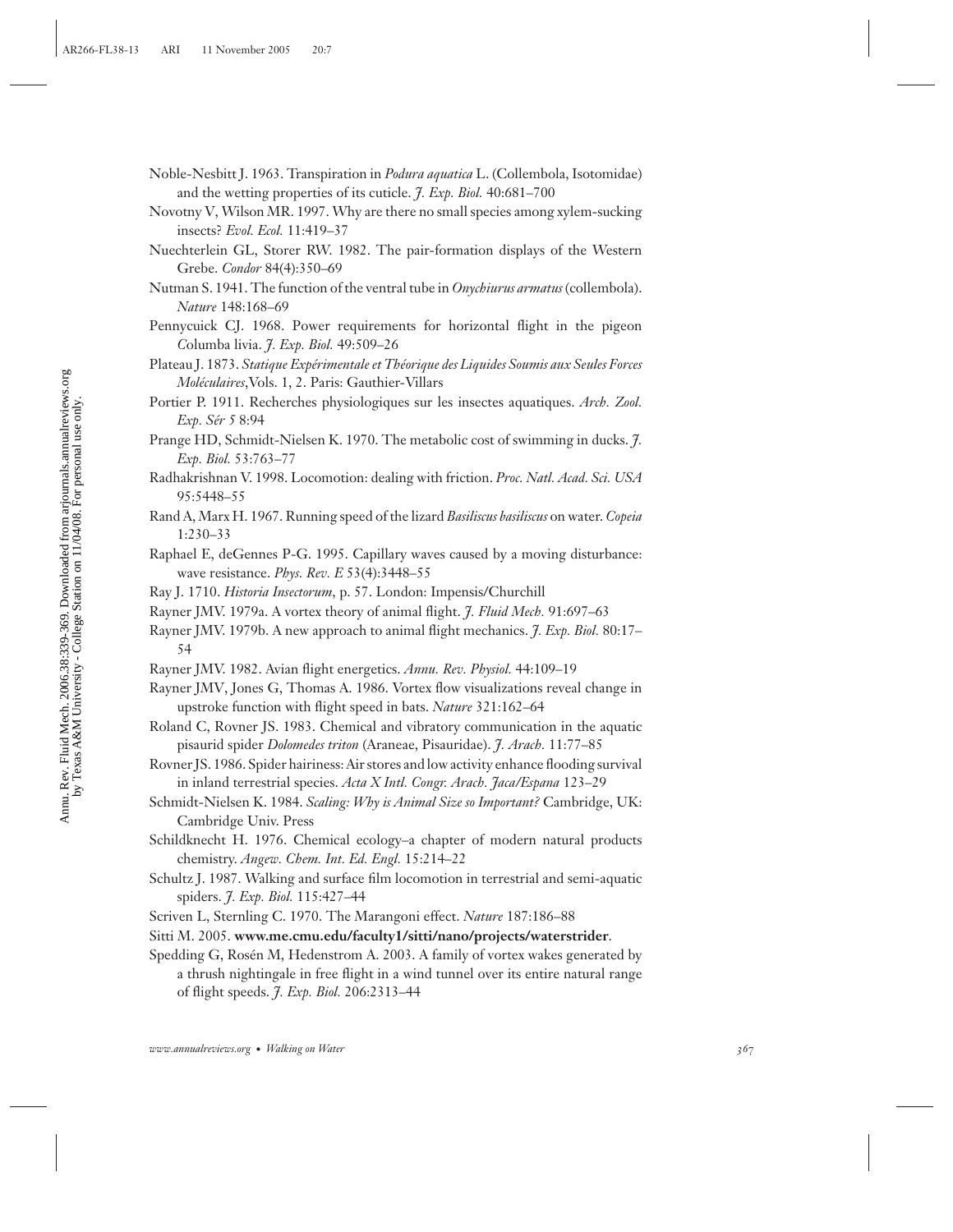- Staddon BW. 1972. On the suggestion that the secretion from the methathoracic scent glands of a surface-dwelling aquatic insect, *Gerris najas*, has a waterproofing function. *J. Exp. Biol.* 57:765–69
- Stephenson A. 1908. On a new type of dynamical stability. *Mem. Proc. Manch. Lit. Philos. Soc.* 52(8):1–10
- Stratton GE, Suter RB, Miller PR. 2004a. Evolution of water surface locomotion by spiders: a comparative approach. *Biol. J. Linn. Soc.* 81:63–78
- Stratton GE, Suter RB, Miller PR. 2004b. Taxonomic variation among spiders in the ability to repel water: surface adhesion and hair density. *J. Arach.* 32:11–21
- Sun S, Keller J. 2001. Capillary-gravity wave drag. *Phys. Fluids* 13:2416–51
- Suter RB. 1991. Ballooning in spiders: results of wind tunnel experiments. *Ethol. Ecol. Evol.* 3:13–25
- Suter RB. 1992. Ballooning: data from spiders in freefall indicate the importance of posture. *J. Arachnol.* 20:107–13
- Suter RB. 1999. Walking on water. *Am. Sci.* 87:154–59
- Suter RB. 2004. Trichobothrial mediation of an aquatic escape response: directional jumps by the fisher spider, *Dolomedes triton*, foil frog attacks. *J. Insect Sci.* 3(19):1– 7
- Suter RB, Gruenwald J. 1999. Cheap transport for fishing spiders (Araneae, Pisauridae): the physics of sailing on the water surface. *J. Arachnol.* 27:489–96
- Suter RB, Gruenwald J. 2000. Predator avoidance on the water surface? Kinematics and efficacy of vertical jumping by *Dolomedes* (Araneae, Pisauridae). *J. Arachnol.* 28:201–10
- Suter RB, Rosenberg R, Loeb S, Wildman H, Long JH Jr. 1997. Locomotion on the water surface: propulsive mechanisms of the fisher spider *Dolomedes triton*. *J. Exp. Biol.* 200:2523–38
- Suter RB, Stratton G, Miller P. 2003. Water surface locomotion by spiders: distinct gaits in diverse families. *J. Arachnol.* 31:428–32
- Suter RB, Wildman H. 1999. Locomotion on the water surface: hydrodynamic constraints on rowing velocity require a gait change. *J. Exp. Biol.* 202:2771–85
- Taylor CR, Heglund NC. 1982. Energetics and mechanics of terrestrial locomotion. *Annu. Rev. Physiol.* 44:97–107
- Taylor GI. 1961. Analysis of the swimming of long and narrow animals. *Proc. R. Soc. London Ser. A* 214:158–83
- Thibaud J-M. 1970. Biologie et écologie des Collemboles Hypogastruidae édaphiques et cavernicoles. *Mém. Mus. Natl. Hist. Nat., Nouvelle Sér. A* 61:83-201
- Thompson D. 1961. *On Growth and Form*. Cambridge, UK: Cambridge Univ. Press
- Thorpe WH. 1950. Plastron respiration in aquatic insects. *Biol. Rev.* 25:344–90
- Thorpe WH, Crisp DJ. 1949. Studies on plastron respiration iv: plastron respiration in the Coleoptera. *J. Exp. Biol*. 25:219–61
- Ting LH, Blickhan R, Full RJ. 1994. Dynamic and static stability in hexapedal runners. *J. Exp. Biol.* 197(1):251–69
- Triantafyllou MS, Triantafyllou GS, Yue DKP. 2000. Hydrodynamics of fishlike swimming. *Annu. Rev. Fluid Mech.* 32:33–53
- Tschinkel WR, Howard DF. 1983. Colony founding by pleometrosis in the fire ant, *Solenopsis invicta. Behav. Ecol. Sociobiol.* 12:103–13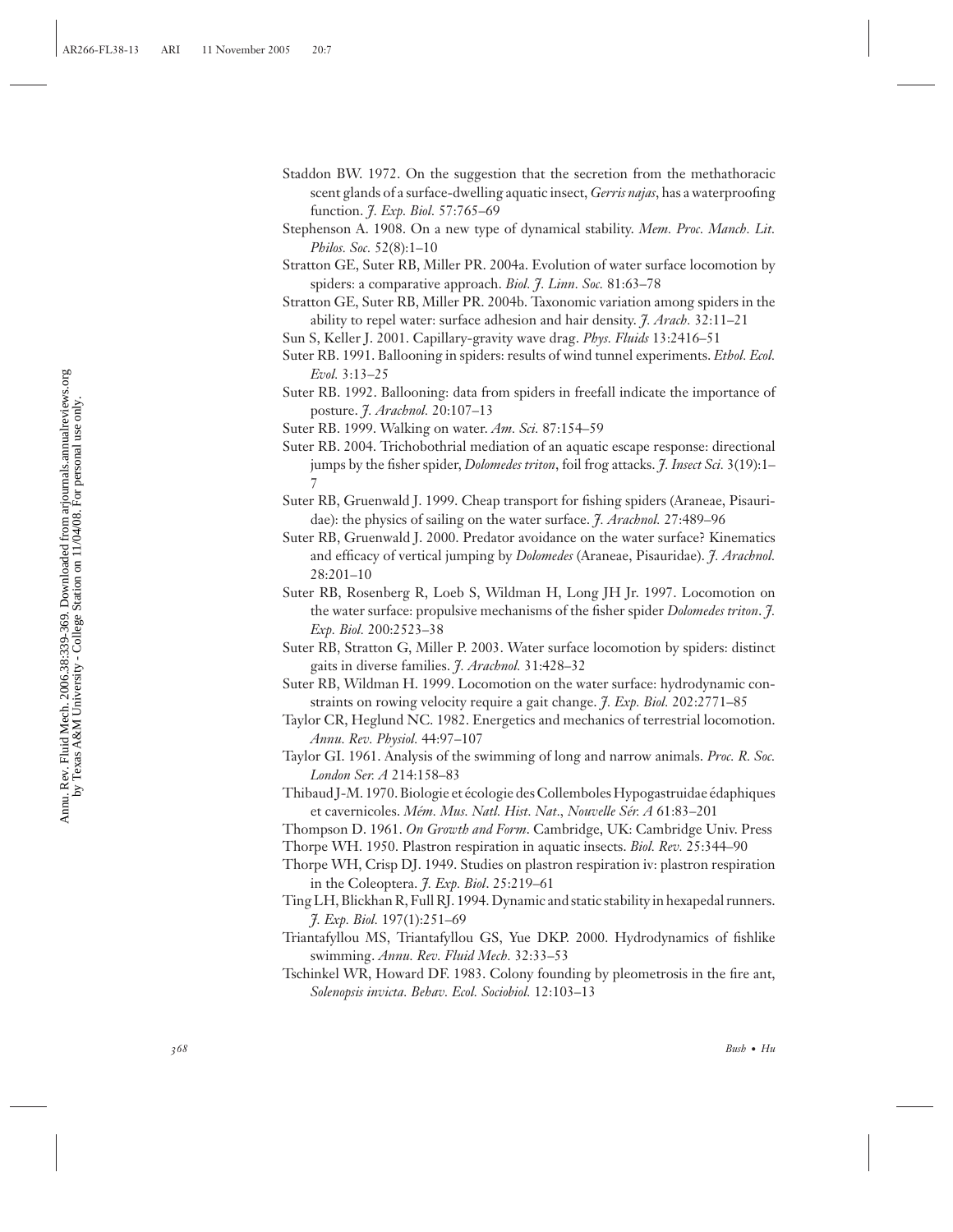- Tseng M, Rowe L. 1999. Sexual dimorphism and allometry in the giant water strider *Gigantometra gigas*. *Can. J. Zool.* 77:923–29
- Tsoukatou M, Cheng L, Vagias C, Roussis V. 2001. Chemical composition and behavioral responses of the marine insect*Halobates hawaiiensis*(Heteroptera; Gerridae). *Z. Naturforsch. Teil C* 56:597–602
- Tucker VA. 1969. Wave-making by whirligig beetles (Gyrinidae). *Science* 166:897–99
- Vogel S. 1994. *Life in Moving Fluids*. Princeton, NJ: Princeton Univ. Press
- Vogel S. 2003. *Comparative Biomechanics*: *Life's Physical World*. Princeton, NJ: Princeton Univ. Press
- Walker JJ. 1893. On the genus *Halobates* Esch., and other marine Hemiptera. *Entomol. Mon. Mag.* 29:227–32
- Wang ZJ. 2005. Dissecting insect flight. *Annu. Rev. Fluid Mech.* 37:183–210
- Whitesides GM, Gryzbowski B. 2002. Self-assembly at all scales. *Science* 295:2418–21
- Wigglesworth V. 1950. *The Principles of Insect Physiology*. London: Methuen
- Wilcox SR. 1979. Sex discrimination in *Gerris remigis*: role of a surface wave signal. *Science* 206:1325–27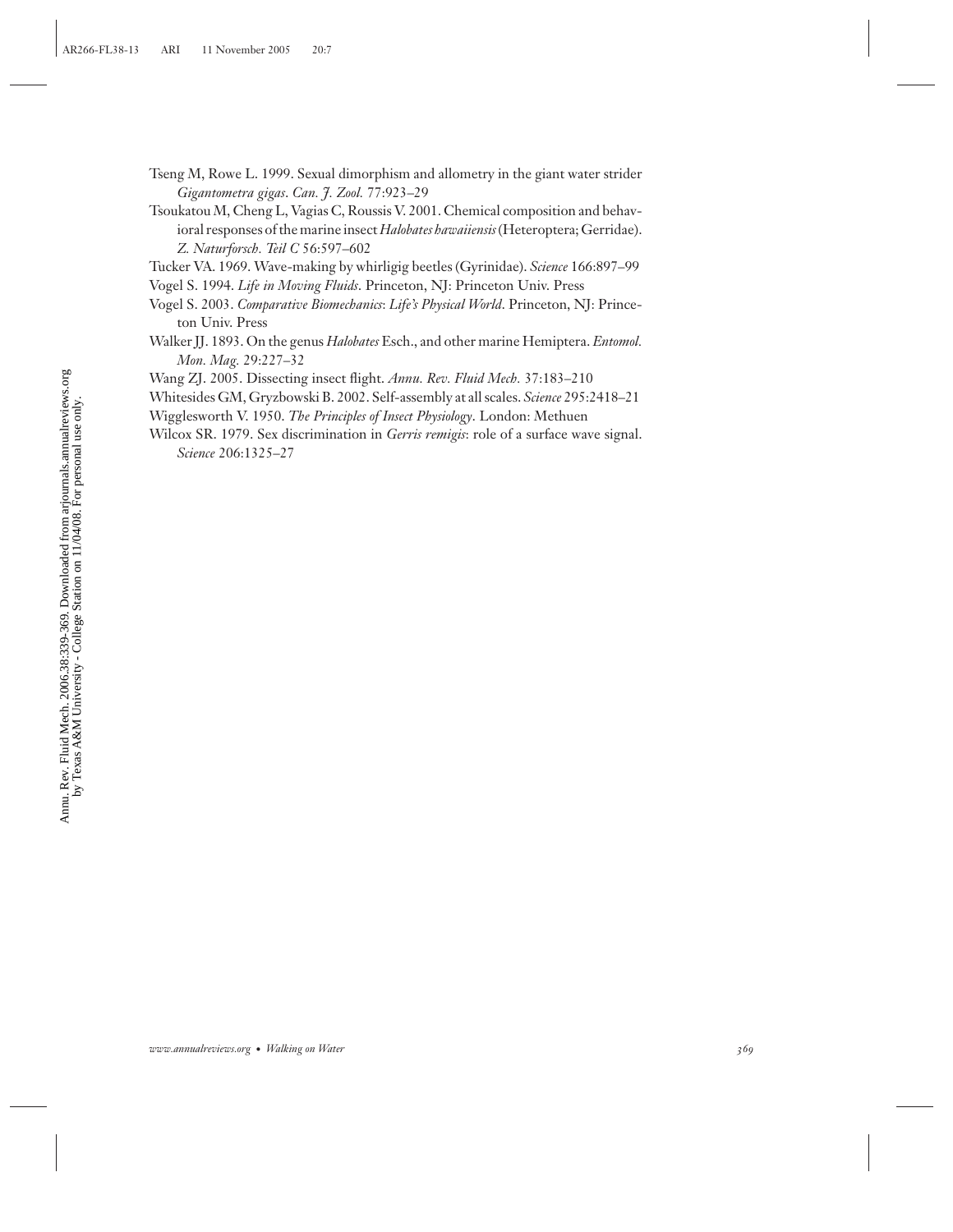# $\overline{\mathbf{R}}$

**Annual Review of Fluid Mechanics**

## Volume 38, 2006

| Nonlinear and Wave Theory Contributions of T. Brooke Benjamin<br>$(1929 - 1995)$                                                         |  |
|------------------------------------------------------------------------------------------------------------------------------------------|--|
| Aerodynamics of Race Cars                                                                                                                |  |
| Experimental Fluid Mechanics of Pulsatile Artificial Blood Pumps<br>Steven Deutsch, John M. Tarbell, Keefe B. Manning, Gerson Rosenberg, |  |
| Fluid Mechanics and Homeland Security                                                                                                    |  |
| Scaling: Wind Tunnel to Flight                                                                                                           |  |
| Critical Hypersonic Aerothermodynamic Phenomena                                                                                          |  |
| Drop Impact Dynamics: Splashing, Spreading, Receding, Bouncing                                                                           |  |
| Passive and Active Flow Control by Swimming Fishes and Mammals                                                                           |  |
| Fluid Mechanical Aspects of the Gas-Lift Technique                                                                                       |  |
| Dynamics and Control of High-Reynolds-Number Flow over Open<br>Cavities                                                                  |  |
| Modeling Shapes and Dynamics of Confined Bubbles                                                                                         |  |
| Electrokinetic Flow and Dispersion in Capillary Electrophoresis                                                                          |  |
| Walking on Water: Biolocomotion at the Interface                                                                                         |  |

**Contents**